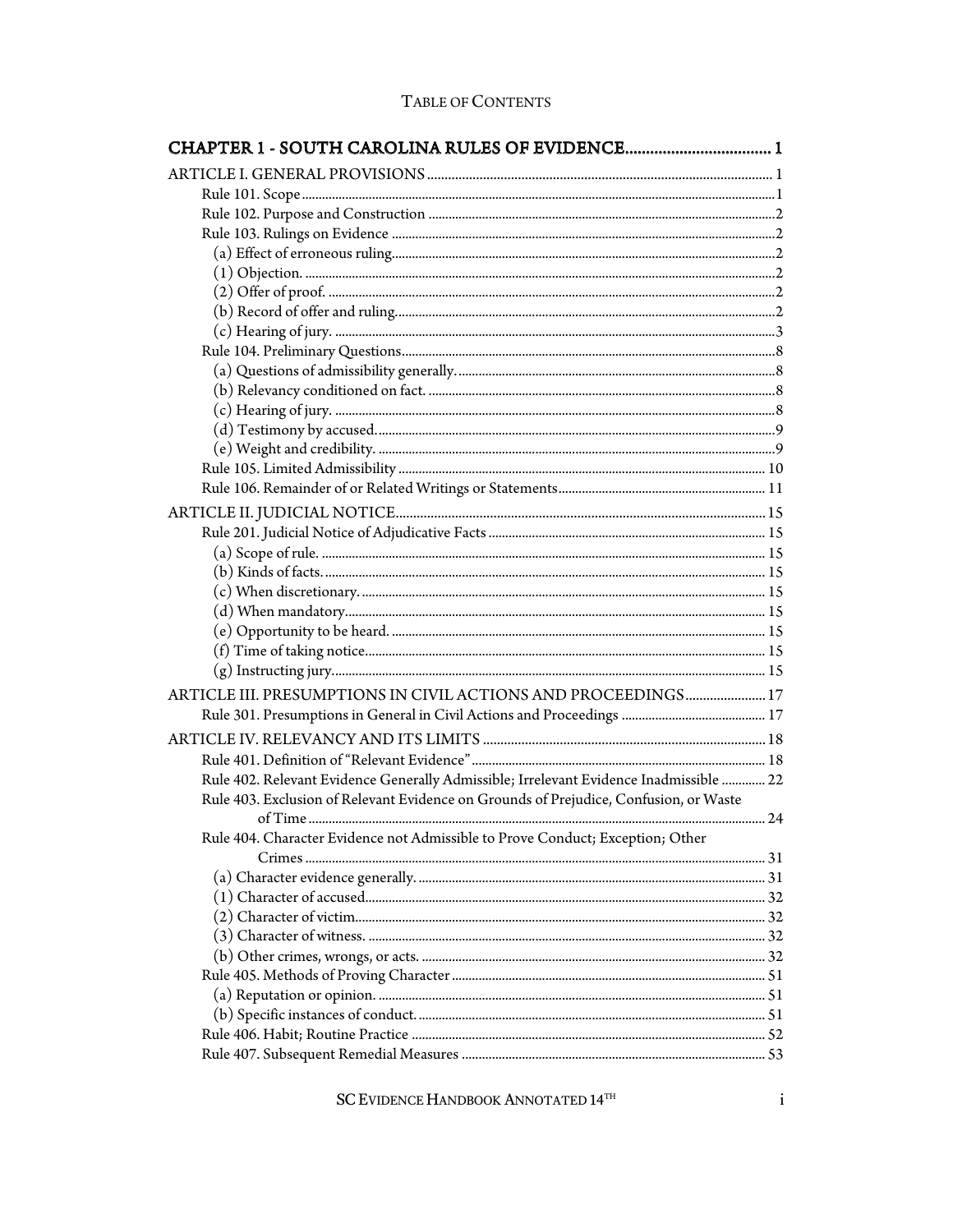| Rule 410. Inadmissibility of Pleas, Plea Discussions, and Related Statements 56       |  |
|---------------------------------------------------------------------------------------|--|
|                                                                                       |  |
| Rule 412. Admissibility of Evidence Concerning Victim's Sexual Conduct in Criminal    |  |
|                                                                                       |  |
|                                                                                       |  |
|                                                                                       |  |
|                                                                                       |  |
|                                                                                       |  |
|                                                                                       |  |
|                                                                                       |  |
|                                                                                       |  |
|                                                                                       |  |
|                                                                                       |  |
|                                                                                       |  |
|                                                                                       |  |
|                                                                                       |  |
|                                                                                       |  |
|                                                                                       |  |
|                                                                                       |  |
|                                                                                       |  |
|                                                                                       |  |
|                                                                                       |  |
|                                                                                       |  |
|                                                                                       |  |
|                                                                                       |  |
| (c) Effect of pardon, annulment, or certificate of rehabilitation or other equivalent |  |
|                                                                                       |  |
|                                                                                       |  |
|                                                                                       |  |
|                                                                                       |  |
|                                                                                       |  |
|                                                                                       |  |
|                                                                                       |  |
|                                                                                       |  |
|                                                                                       |  |
|                                                                                       |  |
|                                                                                       |  |
|                                                                                       |  |
|                                                                                       |  |
|                                                                                       |  |
|                                                                                       |  |
|                                                                                       |  |
|                                                                                       |  |
|                                                                                       |  |
|                                                                                       |  |
|                                                                                       |  |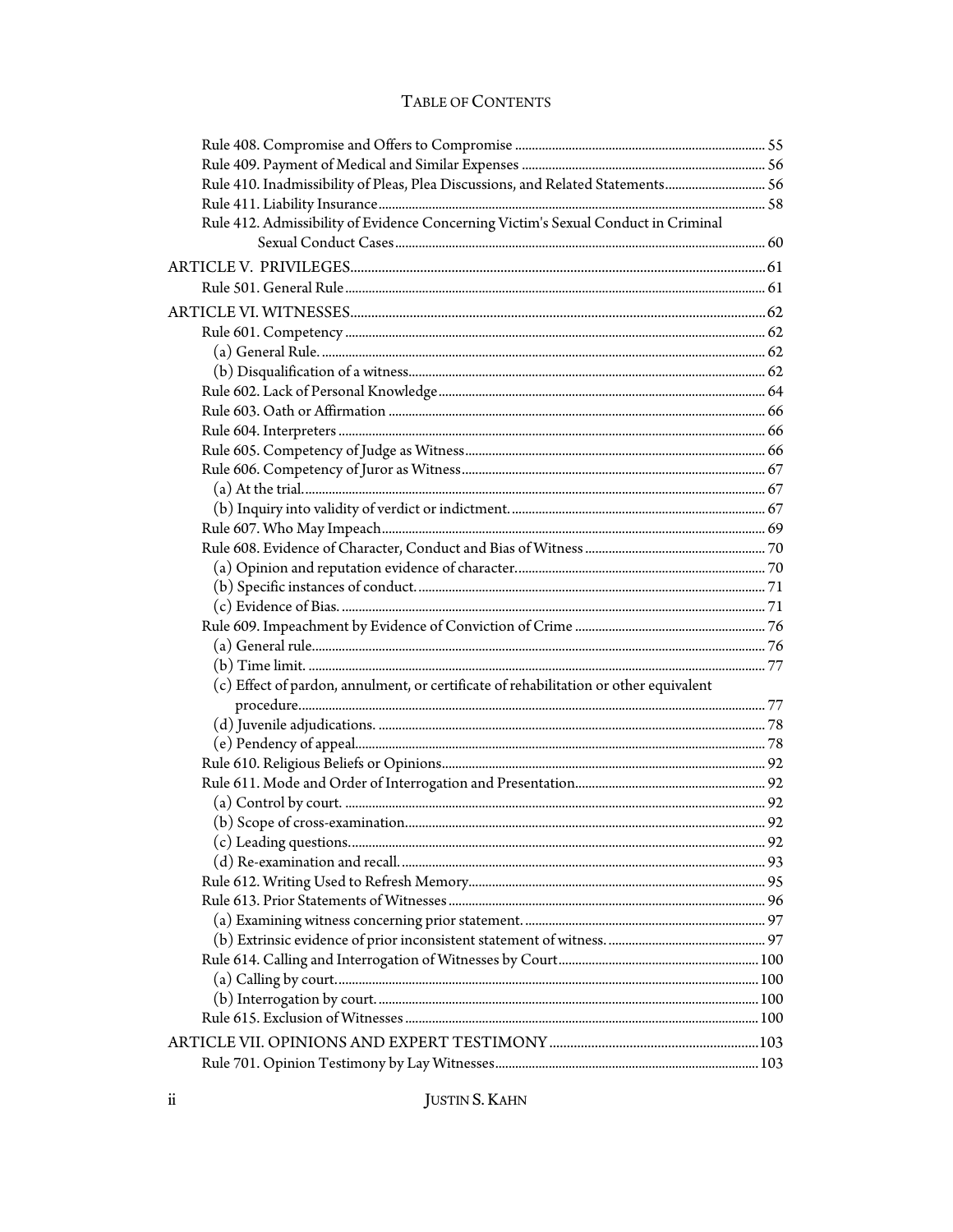| $(7)$ Absence of entry in records kept in accordance with the provisions of subsection $(6)$ . 143 |     |
|----------------------------------------------------------------------------------------------------|-----|
|                                                                                                    |     |
|                                                                                                    |     |
|                                                                                                    |     |
|                                                                                                    |     |
|                                                                                                    |     |
|                                                                                                    |     |
|                                                                                                    |     |
|                                                                                                    |     |
|                                                                                                    |     |
|                                                                                                    |     |
|                                                                                                    |     |
|                                                                                                    |     |
|                                                                                                    |     |
|                                                                                                    |     |
|                                                                                                    |     |
|                                                                                                    |     |
|                                                                                                    |     |
|                                                                                                    |     |
|                                                                                                    |     |
|                                                                                                    |     |
|                                                                                                    |     |
|                                                                                                    |     |
|                                                                                                    |     |
|                                                                                                    |     |
|                                                                                                    |     |
|                                                                                                    |     |
|                                                                                                    |     |
|                                                                                                    |     |
| SC EVIDENCE HANDBOOK ANNOTATED 14TH                                                                | iii |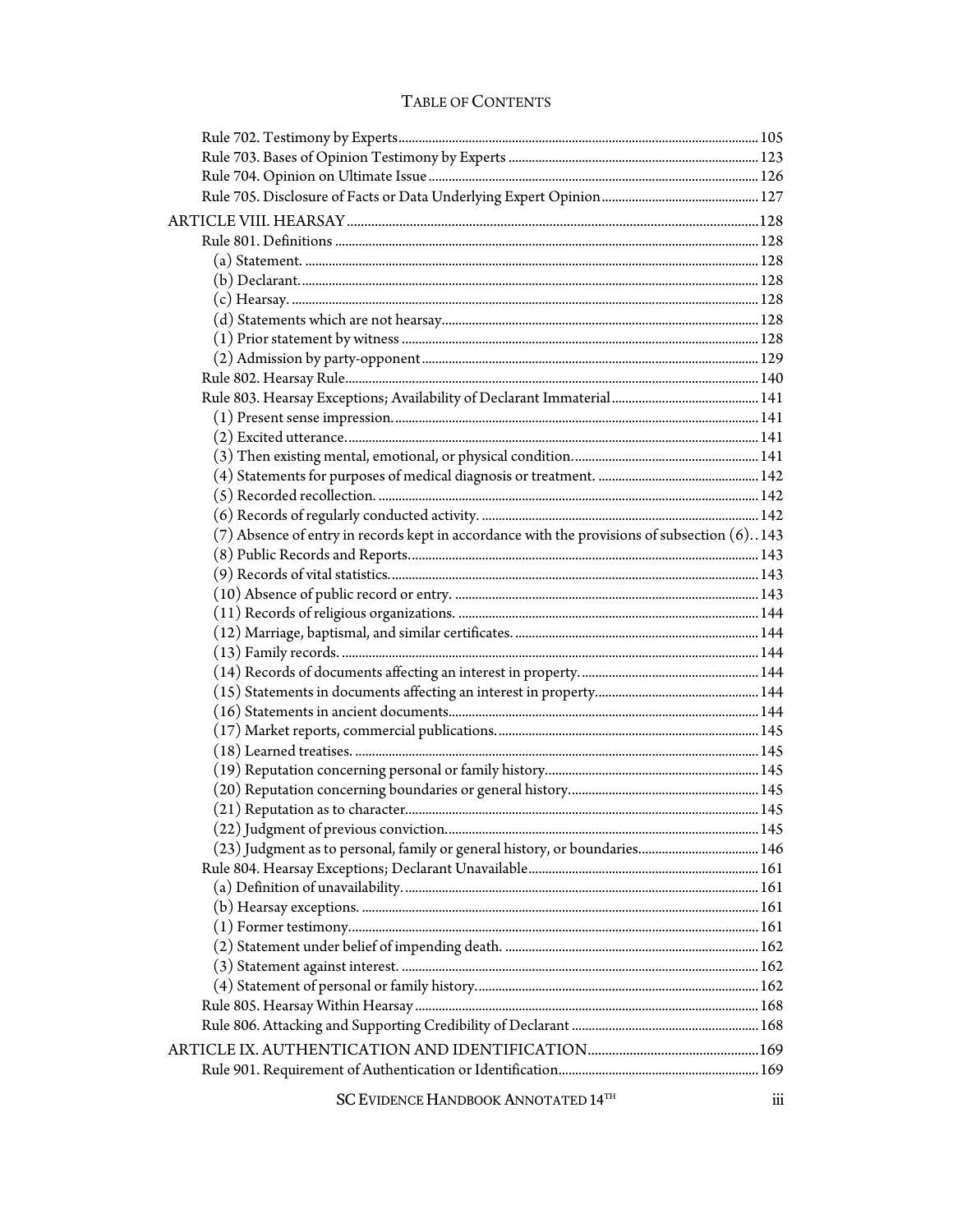| ARTICLE X. CONTENTS OF WRITINGS, RECORDINGS, AND PHOTOGRAPHS182 |  |
|-----------------------------------------------------------------|--|
|                                                                 |  |
|                                                                 |  |
|                                                                 |  |
|                                                                 |  |
|                                                                 |  |
|                                                                 |  |
|                                                                 |  |
|                                                                 |  |
|                                                                 |  |
|                                                                 |  |
|                                                                 |  |
|                                                                 |  |
|                                                                 |  |
|                                                                 |  |
|                                                                 |  |
|                                                                 |  |
|                                                                 |  |
|                                                                 |  |
|                                                                 |  |
|                                                                 |  |
|                                                                 |  |

**JUSTIN S. KAHN**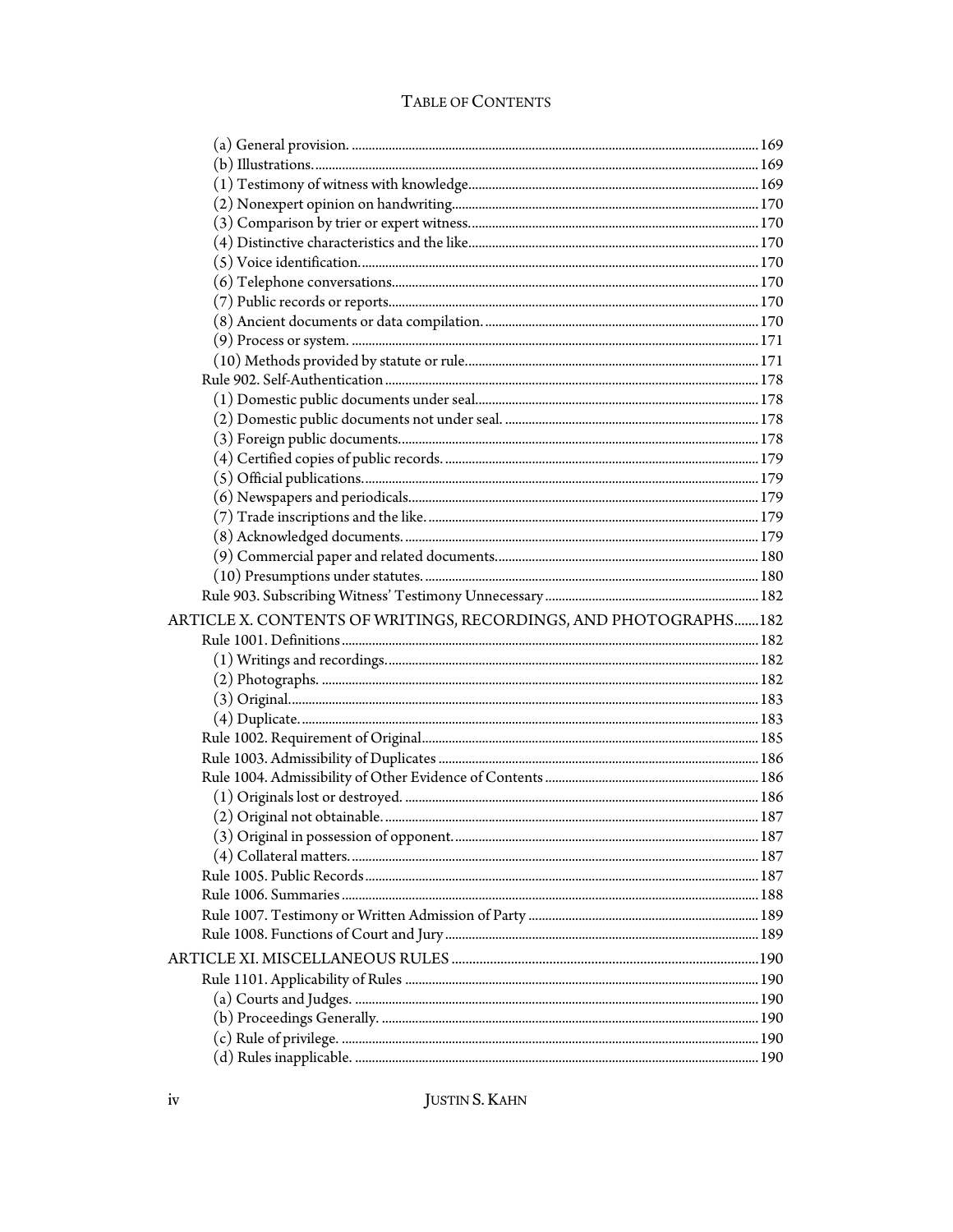| AMENDMENT 5 GRAND JURY INDICTMENT; DOUBLE JEOPARDY; SELF-            |  |
|----------------------------------------------------------------------|--|
| INCRIMINATION; DUE PROCESS OF LAW; JUST COMPENSATION  197            |  |
| AMENDMENT 6 JURY TRIAL; NATURE OF ACCUSATION; CONFRONTATION          |  |
|                                                                      |  |
| ART. 1, § 3 PRIVILEGES AND IMMUNITIES; DUE PROCESS; EQUAL            |  |
|                                                                      |  |
| ART. 1, § 4 ATTAINDER; EX POST FACTO LAWS; TITLES; EFFECT OF         |  |
|                                                                      |  |
| ART. 1, § 10 SEARCHES AND SEIZURES; INVASIONS OF PRIVACY; WARRANTS   |  |
|                                                                      |  |
|                                                                      |  |
|                                                                      |  |
| ART. 1, § 14 TRIAL BY JURY; WITNESSES; SPEEDY TRIAL; IMPARTIAL JURY; |  |
| ART. 1, § 15 RIGHT OF BAIL; EXCESSIVE BAIL; CRUEL, UNUSUAL OR        |  |
|                                                                      |  |
|                                                                      |  |
|                                                                      |  |
|                                                                      |  |
| ART. 1, § 22 PROCEDURE BEFORE ADMINISTRATIVE AGENCIES; RIGHT TO      |  |
| ART. 5, § 4A SUBMISSION OF SUPREME COURT RULES TO JUDICIARY          |  |
|                                                                      |  |
|                                                                      |  |
|                                                                      |  |
|                                                                      |  |
|                                                                      |  |
|                                                                      |  |

SC EVIDENCE HANDBOOK ANNOTATED  $14^{TH}$  v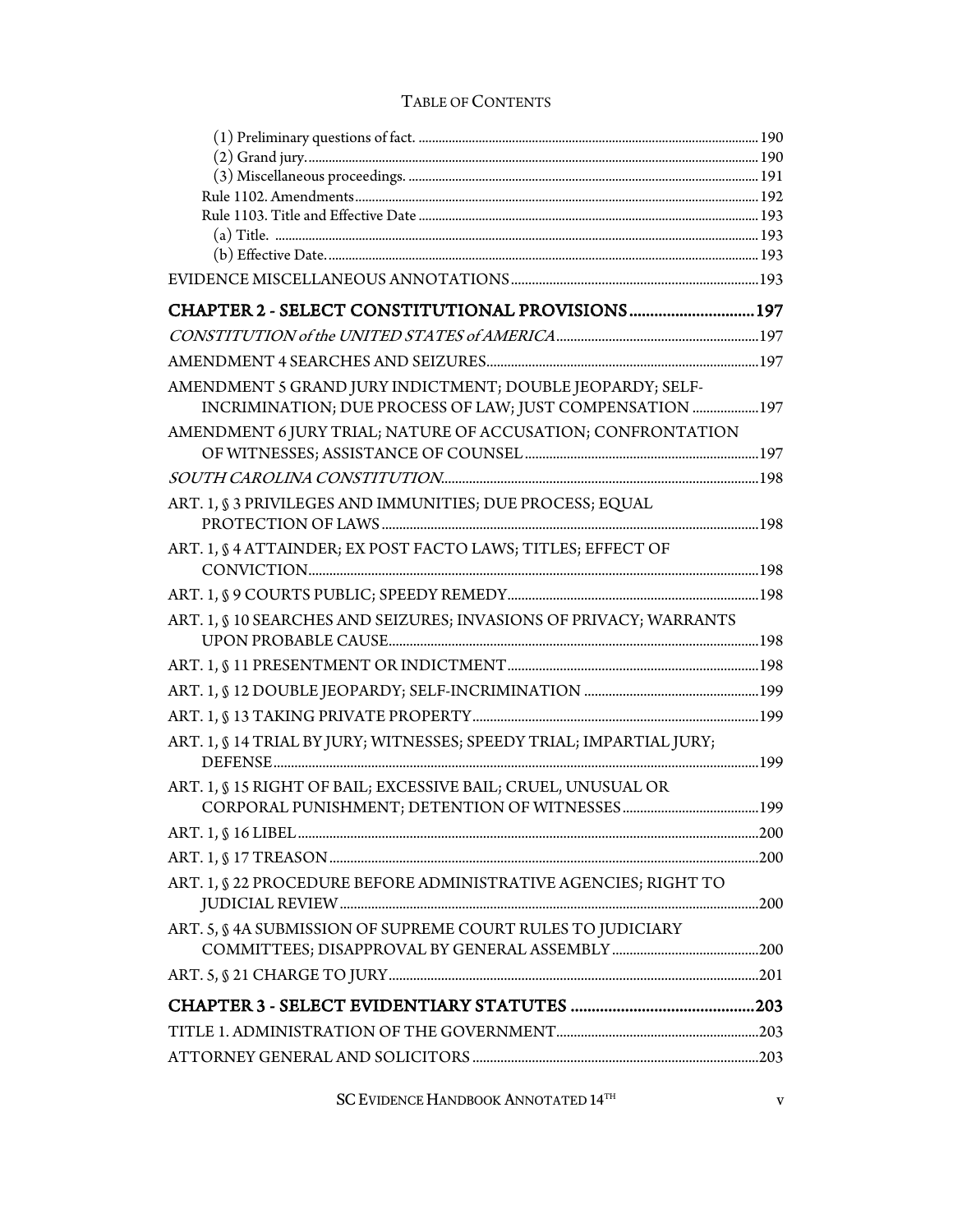| 1-7-60. Investigation required prior to defense of actions against public officers and    |      |
|-------------------------------------------------------------------------------------------|------|
|                                                                                           |      |
| Information obtained pursuant to 1-7-50 and 1-7-60 shall be confidential and<br>$1-7-70.$ |      |
|                                                                                           |      |
| PROVISIONS AFFECTING ATTORNEY GENERAL AND SOLICITORS203                                   |      |
|                                                                                           |      |
|                                                                                           |      |
| 1-23-320. Notice and hearing in contested case; depositions; subpoenas; informal          |      |
|                                                                                           |      |
|                                                                                           |      |
|                                                                                           |      |
|                                                                                           |      |
|                                                                                           |      |
| 1-23-610. Judicial review of final decision of administrative law judge; stay of          |      |
|                                                                                           |      |
|                                                                                           |      |
|                                                                                           |      |
| 2-17-140. Groundless allegations of violations to be stricken from public record;         |      |
|                                                                                           |      |
| JOINT COMMITTEE TO REVIEW CANDIDATES FOR OFFICES ELECTED BY                               |      |
|                                                                                           |      |
|                                                                                           |      |
|                                                                                           |      |
|                                                                                           |      |
|                                                                                           |      |
| 2-69-30. Authority of committee to administer oaths and affirmations, take depositions,   |      |
|                                                                                           |      |
| 2-69-50. Requests for protective order; receipt of evidence in executive session 211      |      |
| 2-69-60. Issuance by court of common pleas of order requiring obedience to subpoena;      |      |
|                                                                                           |      |
|                                                                                           |      |
| CHANGE OF BOUNDARIES                                                                      | .211 |
|                                                                                           |      |
| CREATION OF NEW COUNTIES AND CONSOLIDATION OF COUNTIES212                                 |      |
|                                                                                           |      |
|                                                                                           |      |
|                                                                                           |      |
|                                                                                           |      |
|                                                                                           |      |
|                                                                                           |      |
|                                                                                           |      |
| GENERAL STRUCTURE, ORGANIZATION, POWERS, DUTIES, FUNCTIONS                                |      |
|                                                                                           |      |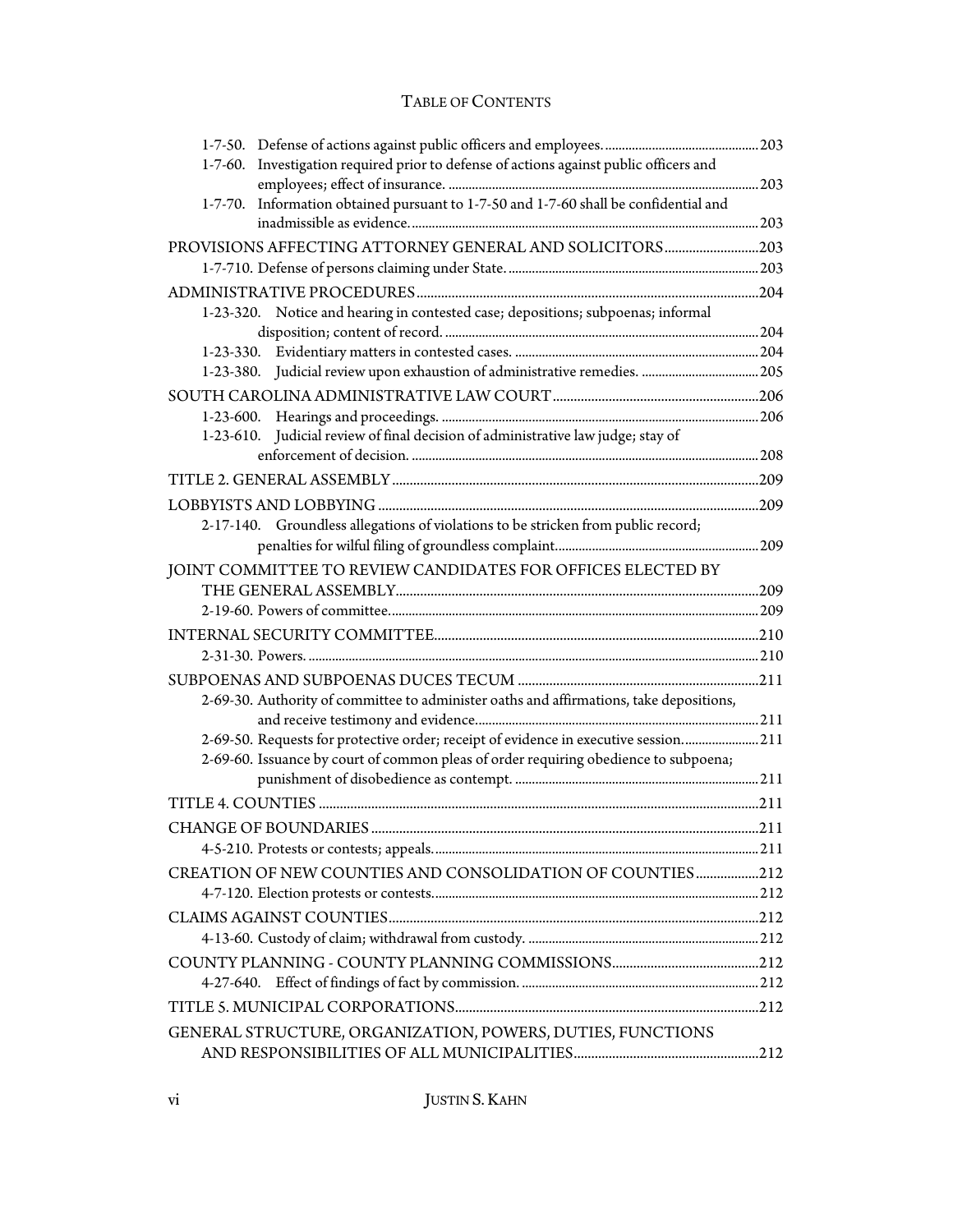| 5-7-90. Trial of persons charged with violations of ordinances of municipality or laws of  |  |
|--------------------------------------------------------------------------------------------|--|
| 5-7-100. Investigations of departments of municipal government by governing body;          |  |
|                                                                                            |  |
| 5-7-210. Council as judge of election and qualifications of its members and of grounds for |  |
|                                                                                            |  |
|                                                                                            |  |
|                                                                                            |  |
| TITLE 6. LOCAL GOVERNMENT PROVISIONS APPLICABLE TO SPECIAL                                 |  |
| PURPOSE DISTRICTS AND OTHER POLITICAL SUBDIVISIONS 213                                     |  |
| SOLID WASTE DISPOSAL RESOURCE RECOVERY FACILITIES ACT 213                                  |  |
| 6-16-50. Representatives to joint agency; application to Secretary of State; Secretary to  |  |
| examine application; corporate certificate; agency deemed valid.  213                      |  |
|                                                                                            |  |
|                                                                                            |  |
|                                                                                            |  |
| CANVASS OF VOTE; CERTIFICATES AND RECORDS OF RESULTS - COUNTY                              |  |
|                                                                                            |  |
|                                                                                            |  |
|                                                                                            |  |
| 7-17-270. Hearing of protest or contest; procedure at hearing; notice of decision;         |  |
|                                                                                            |  |
| 7-17-570. Procedure for hearing protest or contest; notice of decision.  215               |  |
|                                                                                            |  |
|                                                                                            |  |
| STAMP AND BUSINESS LICENSE ACT- COLLECTION AND ENFORCEMENT                                 |  |
| 12-21-2980. Possession of unstamped goods as prima facie evidence of violation.  216       |  |
|                                                                                            |  |
| 12-21-5050. Dealer not to possess taxed marijuana or controlled substance without          |  |
|                                                                                            |  |
| 12-21-6020. Dealer to have indicia evidence tax payment affixed; indicia may be used       |  |
| once; taxes due and payable immediately upon acquisition or possession 216                 |  |
|                                                                                            |  |
| 12-33-610. Person possessing mixture for production of alcohol liable for tax; rate;       |  |
|                                                                                            |  |
| ALTERNATE PROCEDURE FOR COLLECTION OF PROPERTY TAXES 217                                   |  |
|                                                                                            |  |
| FORFEITED LANDS - TITLES TO LANDS FORFEITED PRIOR TO DECEMBER 24,                          |  |
|                                                                                            |  |
|                                                                                            |  |
|                                                                                            |  |
| JURIES AND JURORS IN CIRCUIT COURTS - STATE GRAND JURY SYSTEM 217                          |  |

SC EVIDENCE HANDBOOK ANNOTATED  $14^{TH}$  vii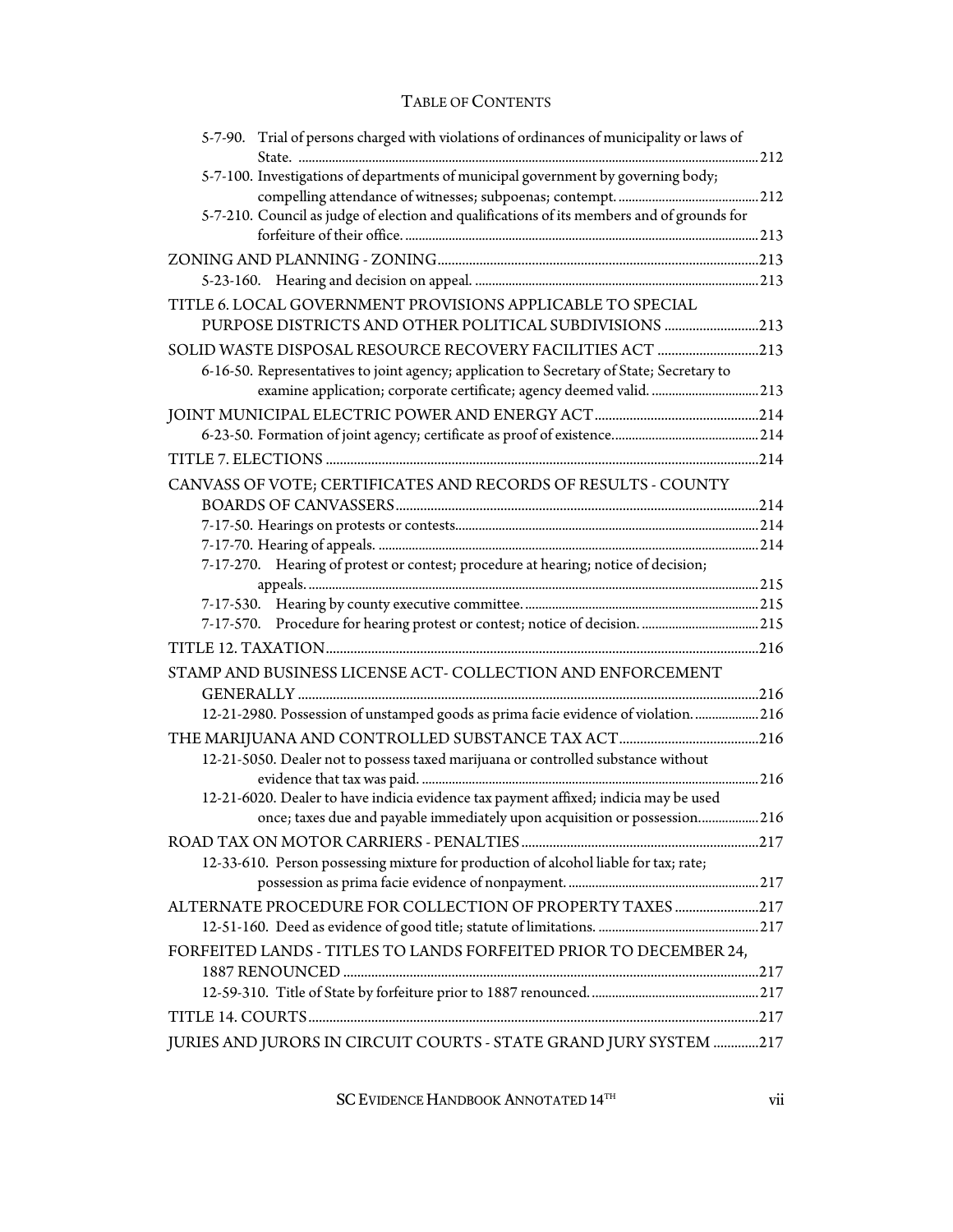| 14-7-1760. Evidence given or information derived from evidence not to be received                                                                                           |  |
|-----------------------------------------------------------------------------------------------------------------------------------------------------------------------------|--|
| against witness in criminal prosecution; waiver of immunity; perjury.  217                                                                                                  |  |
|                                                                                                                                                                             |  |
|                                                                                                                                                                             |  |
|                                                                                                                                                                             |  |
| Suits on causes saved from bar of statute by part payment or written<br>15-3-130.                                                                                           |  |
|                                                                                                                                                                             |  |
|                                                                                                                                                                             |  |
|                                                                                                                                                                             |  |
|                                                                                                                                                                             |  |
| EXECUTIONS AND JUDICIAL SALES GENERALLY - GENERAL PROVISIONS 219                                                                                                            |  |
|                                                                                                                                                                             |  |
|                                                                                                                                                                             |  |
| 15-43-30.                                                                                                                                                                   |  |
| 15-43-40.                                                                                                                                                                   |  |
|                                                                                                                                                                             |  |
| 15-51-42. Approval of settlements of wrongful death or survival actions.  219                                                                                               |  |
| SUITS INVOLVING MISCELLANEOUS ACTS OF WRONGFUL CONDUCT 221                                                                                                                  |  |
|                                                                                                                                                                             |  |
|                                                                                                                                                                             |  |
|                                                                                                                                                                             |  |
|                                                                                                                                                                             |  |
|                                                                                                                                                                             |  |
| 16-3-659.1. Criminal sexual conduct: admissibility of evidence concerning victim's sexual                                                                                   |  |
|                                                                                                                                                                             |  |
|                                                                                                                                                                             |  |
|                                                                                                                                                                             |  |
|                                                                                                                                                                             |  |
| FORGERY, LARCENY, EMBEZZLEMENT, FALSE PRETENSES AND CHEATS 222                                                                                                              |  |
| 16-13-120. Shoplifting; presumptions from concealment of unpurchased goods.  222<br>16-13-220. Embezzlement of public funds; presumption on proof of failure to account for |  |
|                                                                                                                                                                             |  |
| 16-13-331. Unauthorized removal or concealment of library property prohibited;                                                                                              |  |
|                                                                                                                                                                             |  |
| 16-13-385. Altering, tampering with or bypassing electric, gas or water meters 223                                                                                          |  |
|                                                                                                                                                                             |  |
| 16-14-30. Possession of two or more cards issued to other persons prima facie evidence                                                                                      |  |
|                                                                                                                                                                             |  |
| 16-14-50. Possession of two or more cards falsely made or embossed prima facie                                                                                              |  |
|                                                                                                                                                                             |  |
|                                                                                                                                                                             |  |
|                                                                                                                                                                             |  |
|                                                                                                                                                                             |  |

viii JUSTIN S. KAHN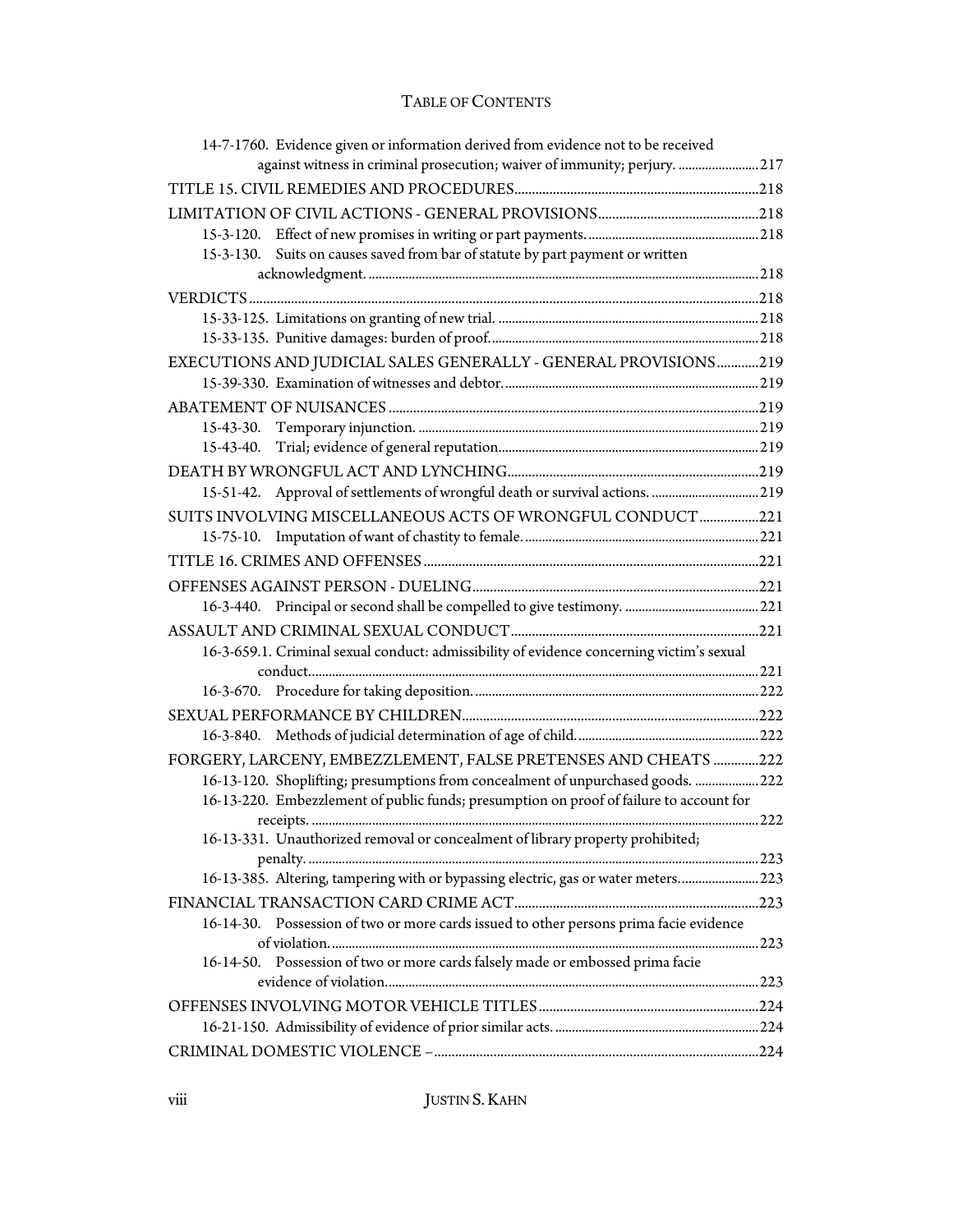| 17-1-40. After discharge, dismissal or finding of innocence, criminal records must be    |  |
|------------------------------------------------------------------------------------------|--|
|                                                                                          |  |
|                                                                                          |  |
| 17-5-280. Records to be kept in office of medical examiner; index; copies; admissibility |  |
|                                                                                          |  |
|                                                                                          |  |
|                                                                                          |  |
|                                                                                          |  |
|                                                                                          |  |
|                                                                                          |  |
|                                                                                          |  |
|                                                                                          |  |
|                                                                                          |  |
|                                                                                          |  |
| JUDGMENT AND EXECUTION - ENFORCEMENT AND EXECUTION 227                                   |  |
| 17-25-325. Enforcement and execution of judgment in criminal case; findings supported    |  |
|                                                                                          |  |
| 17-25-326. Alteration, modification or rescission of order; petition upon good cause;    |  |
|                                                                                          |  |
|                                                                                          |  |
| 17-27-20. Persons who may institute proceeding; exclusiveness of remedy.  227            |  |
|                                                                                          |  |
|                                                                                          |  |
|                                                                                          |  |
| APPEALS TO CIRCUIT AND COUNTY COURTS IN OTHER CASES -228                                 |  |
|                                                                                          |  |
| 18-7-110.                                                                                |  |
|                                                                                          |  |
|                                                                                          |  |
|                                                                                          |  |
|                                                                                          |  |
|                                                                                          |  |
|                                                                                          |  |
|                                                                                          |  |
| 19-1-60. Request for admission of authenticity of documents and other papers.  229       |  |
|                                                                                          |  |
| 19-1-80. Conditions on examination of witness in criminal proceeding concerning written  |  |
|                                                                                          |  |
| 19-1-90. Admissibility in criminal proceeding of written statement made to public        |  |
|                                                                                          |  |

SC EVIDENCE HANDBOOK ANNOTATED  $14^{TH}$  ix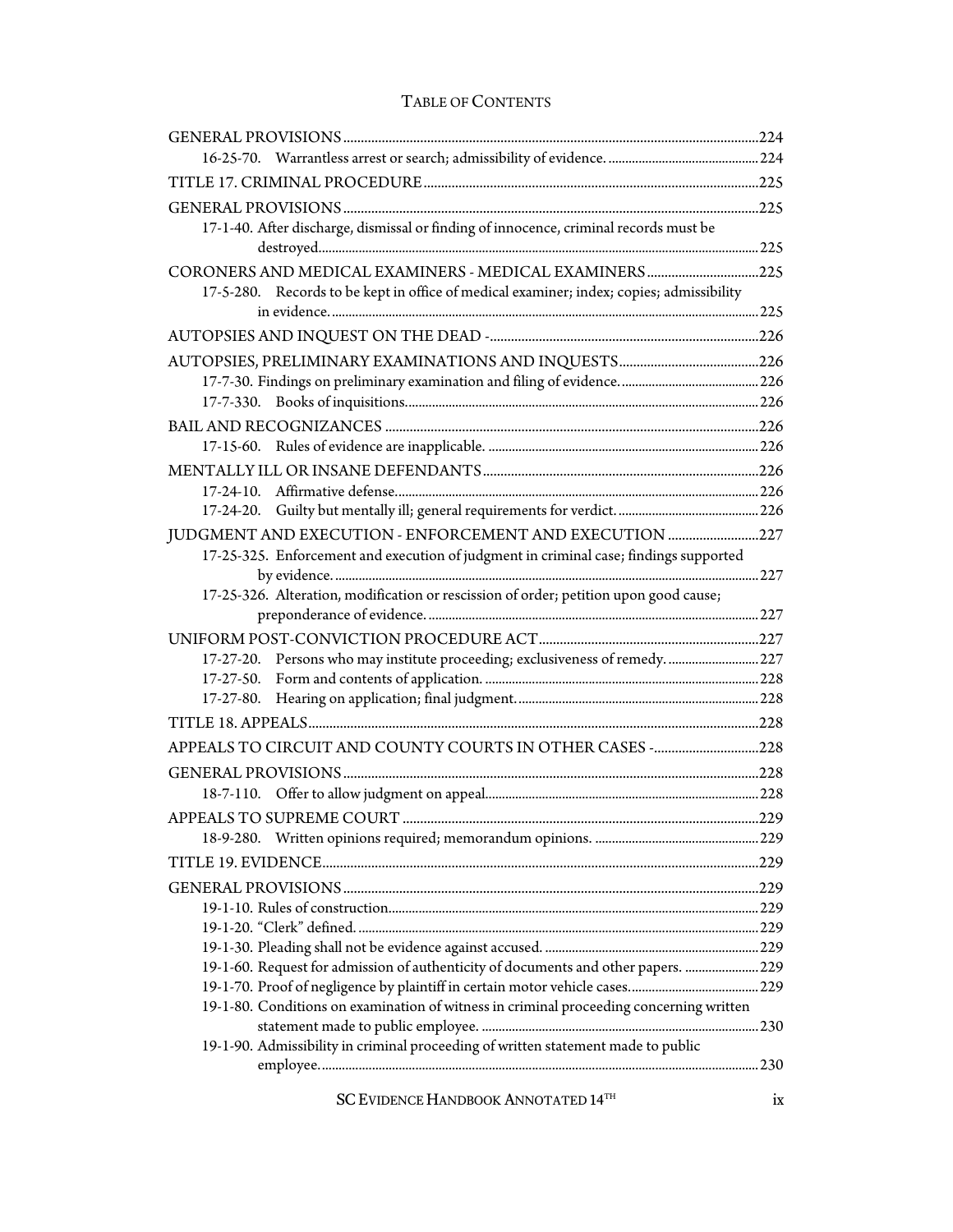|             | 19-1-100. No statement shall be used for impeachment in civil proceeding unless copy             |  |
|-------------|--------------------------------------------------------------------------------------------------|--|
|             |                                                                                                  |  |
| 19-1-110.   | Introduction of certain instruments or copies thereof issued by common                           |  |
|             |                                                                                                  |  |
| 19-1-120.   | Proving signature of absent witness to bond or note; effect of sworn denial of                   |  |
|             |                                                                                                  |  |
| 19-1-130.   |                                                                                                  |  |
| 19-1-140.   | Use of testimony in subsequent trials when witness is in armed forces.  231                      |  |
| 19-1-150.   |                                                                                                  |  |
| 19-1-160.   |                                                                                                  |  |
| 19-1-180.   |                                                                                                  |  |
| 19-1-190.   | South Carolina Unanticipated Medical Outcome Reconciliation Act;                                 |  |
|             | legislative purpose; definitions; inadmissibility of certain statements; waiver of               |  |
|             |                                                                                                  |  |
|             |                                                                                                  |  |
|             |                                                                                                  |  |
|             |                                                                                                  |  |
| $19-3-110.$ |                                                                                                  |  |
| $19-3-120.$ |                                                                                                  |  |
| 19-3-130.   | Means by which court may inform itself of other United States laws 237                           |  |
| $19-3-140.$ |                                                                                                  |  |
| 19-3-150.   | Parties may also present evidence of other United States laws; notice 238                        |  |
| 19-3-160.   |                                                                                                  |  |
| 19-3-170.   | No evidence of foreign law shall be received or noticed judicially unless                        |  |
|             |                                                                                                  |  |
| $19-3-180.$ |                                                                                                  |  |
|             |                                                                                                  |  |
|             | 19-5-10. Admissibility of certified copies or certified photostatic copies of documents 238      |  |
|             |                                                                                                  |  |
|             | 19-5-30. Admissibility of photostatic or certified copies of certain motor vehicle records.  239 |  |
|             | 19-5-40. Admissibility of certified photographic copy of instrument or record pertaining         |  |
|             |                                                                                                  |  |
|             |                                                                                                  |  |
|             | 19-5-60. Production of instruments required to be recorded as evidence of execution and          |  |
|             |                                                                                                  |  |
|             |                                                                                                  |  |
|             |                                                                                                  |  |
| 19-5-210.   | Admissibility of certified copies of grants issued by North Carolina 239                         |  |
| 19-5-220.   |                                                                                                  |  |
| 19-5-230.   | Foreign evidences of debt shall be admissible only on basis of reciprocity 240                   |  |
|             |                                                                                                  |  |
|             |                                                                                                  |  |
| 19-5-310.   | Effect of finding of presumed death under Federal Missing Persons Act 240                        |  |
| 19-5-320.   | Effect of report that person is missing, beseiged, captured by the enemy or the<br>like.         |  |
|             | Signature of reports or copies shall prima facie be deemed authorized.  241                      |  |
| 19-5-330.   |                                                                                                  |  |
|             |                                                                                                  |  |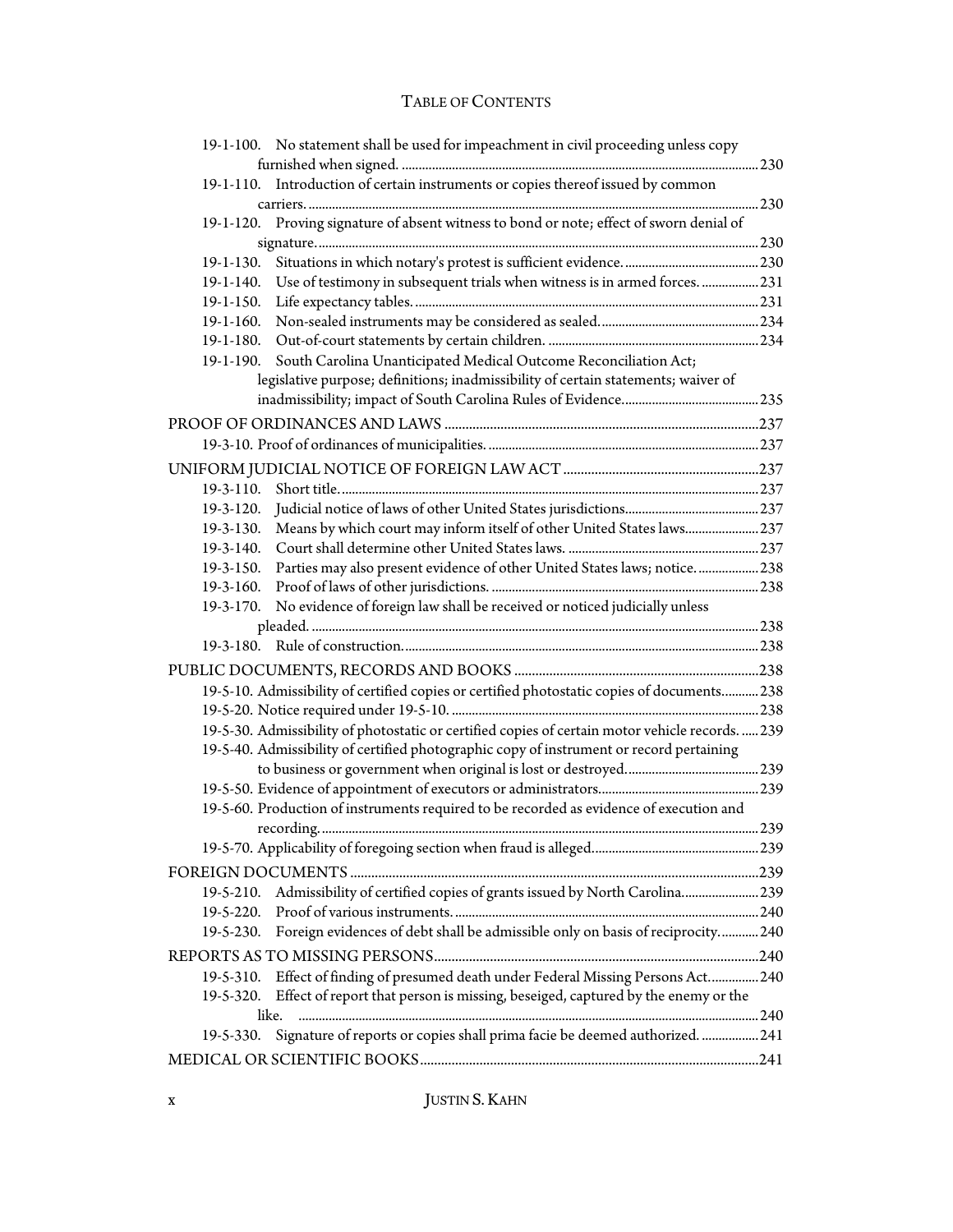| 19-5-520.   |                                                                                           |  |
|-------------|-------------------------------------------------------------------------------------------|--|
|             |                                                                                           |  |
|             | 19-5-610. Uniform Photographic Copies of Business and Public Records as Evidence          |  |
|             |                                                                                           |  |
|             |                                                                                           |  |
|             | 19-7-50. Means by which prisoners shall be brought into court as witnesses.  242          |  |
|             | 19-7-60. Process to compel attendance of criminal defendant's witnesses; sanctions for    |  |
|             |                                                                                           |  |
|             |                                                                                           |  |
|             |                                                                                           |  |
|             |                                                                                           |  |
|             | 19-9-30. Holding of hearing when resident is wanted as witness in another state.  243     |  |
|             |                                                                                           |  |
|             |                                                                                           |  |
|             |                                                                                           |  |
|             |                                                                                           |  |
|             |                                                                                           |  |
|             |                                                                                           |  |
| 19-9-100.   |                                                                                           |  |
|             | 19-9-110. Non-resident witness shall not be subject to arrest or service of process.  244 |  |
|             | 19-9-120. Witnesses passing through State shall not be subject to arrest or service of    |  |
|             |                                                                                           |  |
| $19-9-130.$ |                                                                                           |  |
|             |                                                                                           |  |
| $19-11-10.$ |                                                                                           |  |
| 19-11-20.   |                                                                                           |  |
| 19-11-25.   |                                                                                           |  |
| 19-11-30.   |                                                                                           |  |
| 19-11-40.   |                                                                                           |  |
| 19-11-50.   |                                                                                           |  |
| 19-11-60.   |                                                                                           |  |
|             | 19-11-70. Testimony of survivors of parties to a transaction which is attacked on         |  |
|             |                                                                                           |  |
| 19-11-80.   |                                                                                           |  |
| 19-11-90.   |                                                                                           |  |
| 19-11-95.   | Confidences of patients of mental illness or emotional conditions.  247                   |  |
|             | 19-11-100. Qualified privilege against disclosure for news media; waiver 248              |  |
|             |                                                                                           |  |
| $19-21-10.$ | Substituting new records for lost, destroyed or abstracted records of decrees             |  |
|             |                                                                                           |  |
| 19-21-20.   | Perpetuation of testimony as to lost, destroyed or defective instruments 249              |  |
|             |                                                                                           |  |
| 19-21-40.   |                                                                                           |  |

SC EVIDENCE HANDBOOK ANNOTATED  $14^{TH}$  xi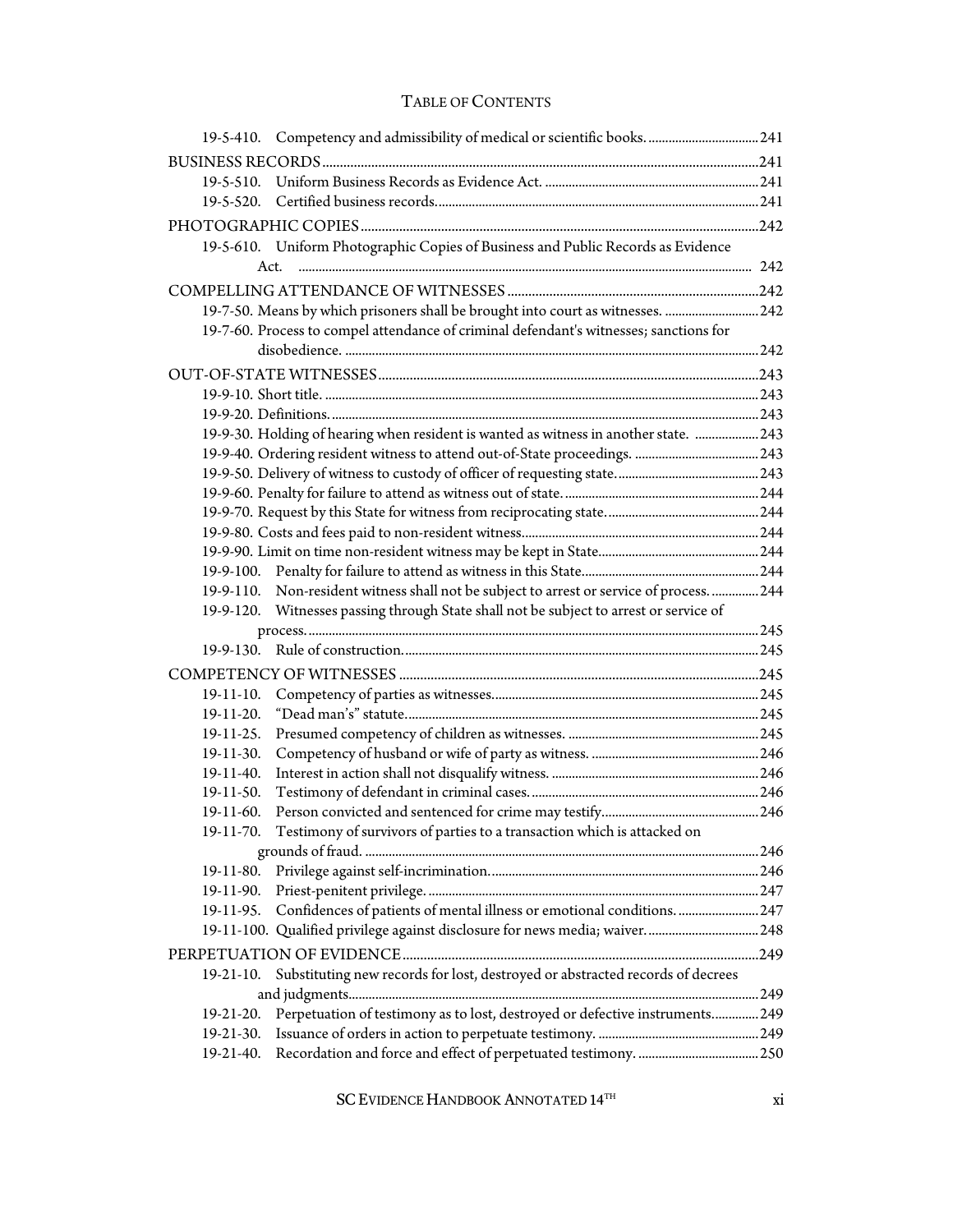| JURISDICTION AND PROCEDURE IN MAGISTRATES' COURTS - CIVIL                                       |  |
|-------------------------------------------------------------------------------------------------|--|
|                                                                                                 |  |
| 22-3-110. Forms of action, parties, commencement of actions, service of process upon            |  |
|                                                                                                 |  |
| $22 - 3 - 290.$                                                                                 |  |
| PROVISIONS APPLICABLE TO BOTH CIVIL AND CRIMINAL CASES 250                                      |  |
| 22-3-930. Compelling attendance of witnesses and the giving of testimony 250<br>$22 - 3 - 940.$ |  |
|                                                                                                 |  |
|                                                                                                 |  |
|                                                                                                 |  |
| ARTICLE 6. USING A FIREARM WHILE UNDER THE INFLUENCE OF ALCOHOL                                 |  |
|                                                                                                 |  |
|                                                                                                 |  |
| 23-31-415. Testing following death or serious personal injury; effect of refusal;               |  |
|                                                                                                 |  |
|                                                                                                 |  |
|                                                                                                 |  |
|                                                                                                 |  |
|                                                                                                 |  |
| TITLE 24. CORRECTIONS, JAILS, PROBATIONS, PAROLES AND PARDONS                                   |  |
|                                                                                                 |  |
| - EXECUTIVE DIRECTOR OF THE DEPARTMENT OF PROBATION, PAROLE,                                    |  |
|                                                                                                 |  |
|                                                                                                 |  |
|                                                                                                 |  |
|                                                                                                 |  |
| TITLE 25. MILITARY, CIVIL DEFENSE AND VETERANS AFFAIRS MILITARY                                 |  |
|                                                                                                 |  |
|                                                                                                 |  |
| 25-1-2665. Compulsory self-incrimination prohibited; informing accused of rights;               |  |
|                                                                                                 |  |
|                                                                                                 |  |
|                                                                                                 |  |
| SOUTH CAROLINA RESIDENTIAL LANDLORD AND TENANT ACT - 255                                        |  |
| GENERAL DEFINITIONS AND PRINCIPLES INTERPRETATION; NOTICE255                                    |  |
|                                                                                                 |  |
|                                                                                                 |  |
|                                                                                                 |  |
|                                                                                                 |  |
|                                                                                                 |  |

xii JUSTIN S. KAHN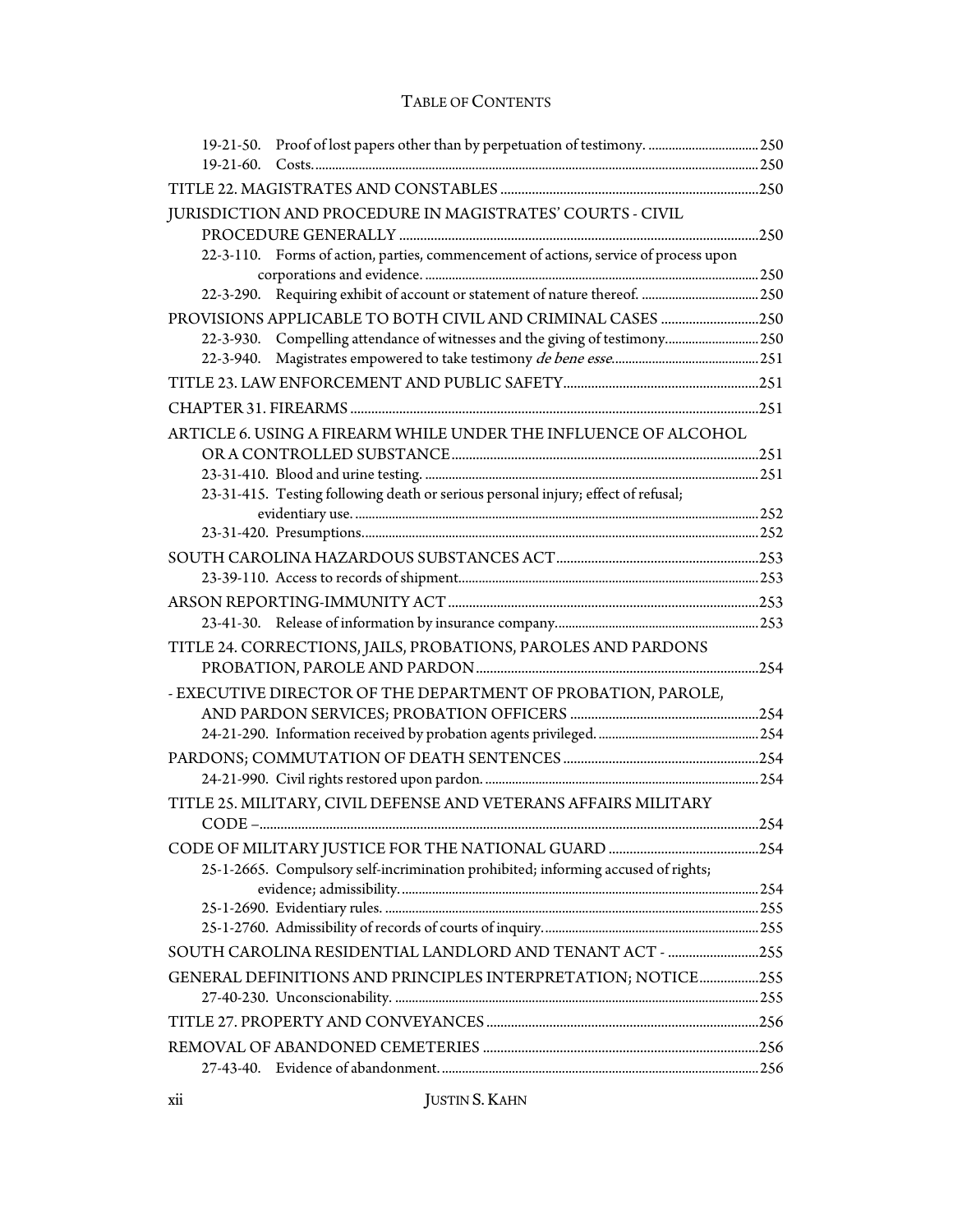| 28-2-340. Evidence which may be admitted in trials of condemnation actions;                   |  |
|-----------------------------------------------------------------------------------------------|--|
|                                                                                               |  |
| 28-2-500. Amount deposited with or withdrawn from clerk of court not relevant                 |  |
|                                                                                               |  |
|                                                                                               |  |
|                                                                                               |  |
|                                                                                               |  |
|                                                                                               |  |
| TITLE 32. CONTRACTS AND AGENTS CONTRACTS FOR FUTURE DELIVERY 257                              |  |
| 32-1-270. Statements to be furnished by agents; effect of failure to furnish 257              |  |
|                                                                                               |  |
|                                                                                               |  |
|                                                                                               |  |
|                                                                                               |  |
| NONPROFIT CORPORATIONS GENERALLY - GENERAL PROVISIONS 258                                     |  |
| 33-31-160. Certified copy of charter or amendment as evidence of incorporation.  258          |  |
|                                                                                               |  |
| 33-35-130. Certified copy of charter and amendments is evidence of incorporation 258          |  |
|                                                                                               |  |
|                                                                                               |  |
|                                                                                               |  |
|                                                                                               |  |
| 33-41-560. Continuation of partnership beyond fixed term or particular undertaking.  259      |  |
|                                                                                               |  |
|                                                                                               |  |
|                                                                                               |  |
| TITLE 34. BANKING, FINANCIAL INSTITUTIONS AND MONEY BANKS AND                                 |  |
|                                                                                               |  |
|                                                                                               |  |
| Copies and reproductions of bank records; admissibility in evidence 259<br>34-3-540.          |  |
|                                                                                               |  |
| 34-11-60. Drawing and uttering fraudulent check, draft or other written order 260             |  |
| Prima facie evidence of fraudulent intent in drawing and uttering check, draft<br>$34-11-70.$ |  |
| or other written order, reasonable and probable cause for prosecution 261                     |  |
|                                                                                               |  |
|                                                                                               |  |
| 34-26-250. Duty of credit union to maintain books, records, accounting systems, and           |  |
|                                                                                               |  |
|                                                                                               |  |

SC EVIDENCE HANDBOOK ANNOTATED  $14^{TH}$  xiii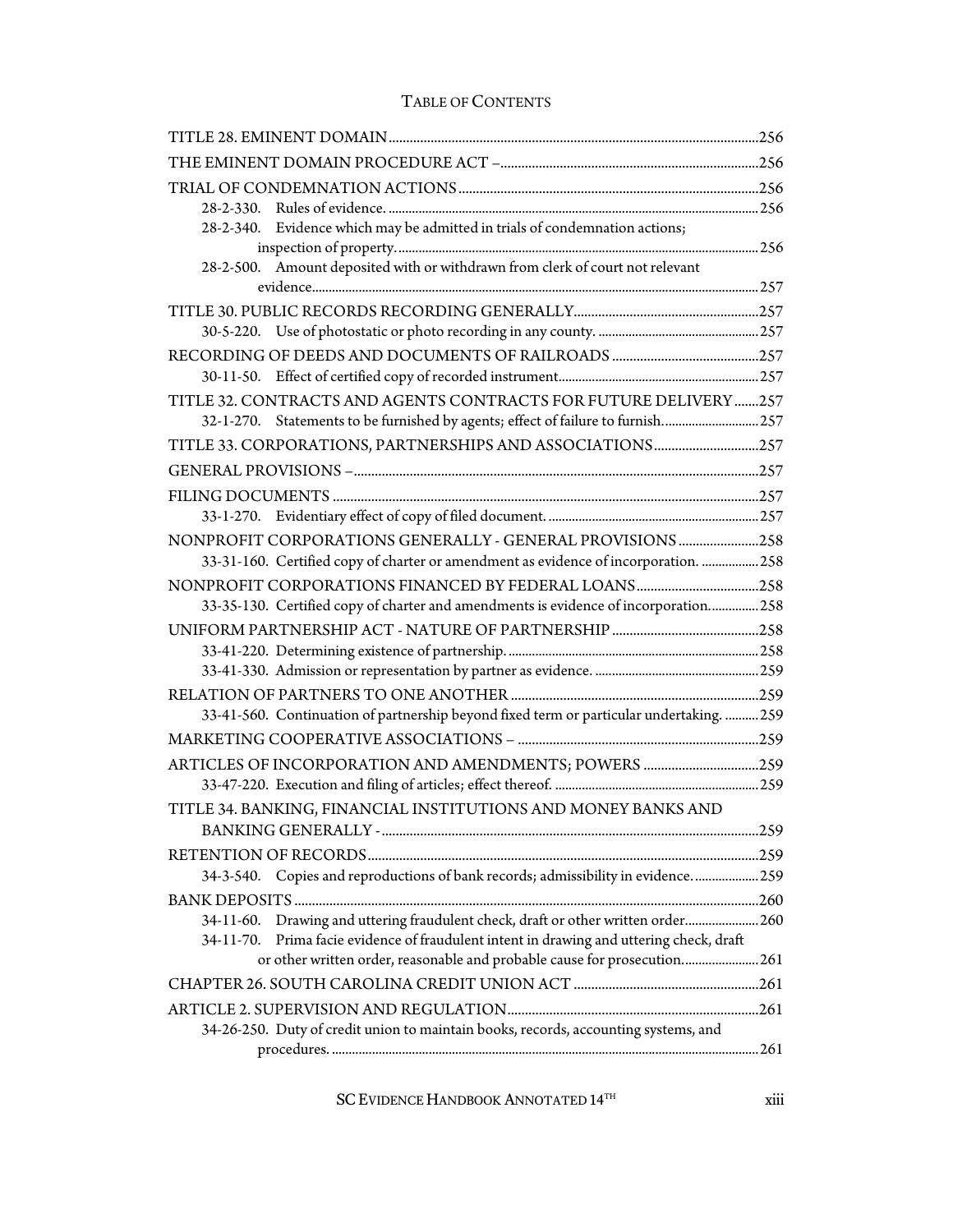| GENERAL DEFINITIONS AND PRINCIPLES OF INTERPRETATION263                                                 |  |
|---------------------------------------------------------------------------------------------------------|--|
| $36 - 1 - 201$                                                                                          |  |
|                                                                                                         |  |
|                                                                                                         |  |
|                                                                                                         |  |
|                                                                                                         |  |
|                                                                                                         |  |
|                                                                                                         |  |
| 36-2-302.                                                                                               |  |
| Sale on approval and sale or return; consignment sales and rights of creditors.  264<br>$36 - 2 - 326.$ |  |
|                                                                                                         |  |
|                                                                                                         |  |
|                                                                                                         |  |
|                                                                                                         |  |
|                                                                                                         |  |
|                                                                                                         |  |
|                                                                                                         |  |
|                                                                                                         |  |
|                                                                                                         |  |
|                                                                                                         |  |
|                                                                                                         |  |
| 36-8-105. Certificated securities negotiable; statements and instructions not negotiable;               |  |
|                                                                                                         |  |
|                                                                                                         |  |
|                                                                                                         |  |
| 37-1-301                                                                                                |  |
|                                                                                                         |  |
|                                                                                                         |  |
|                                                                                                         |  |
|                                                                                                         |  |
|                                                                                                         |  |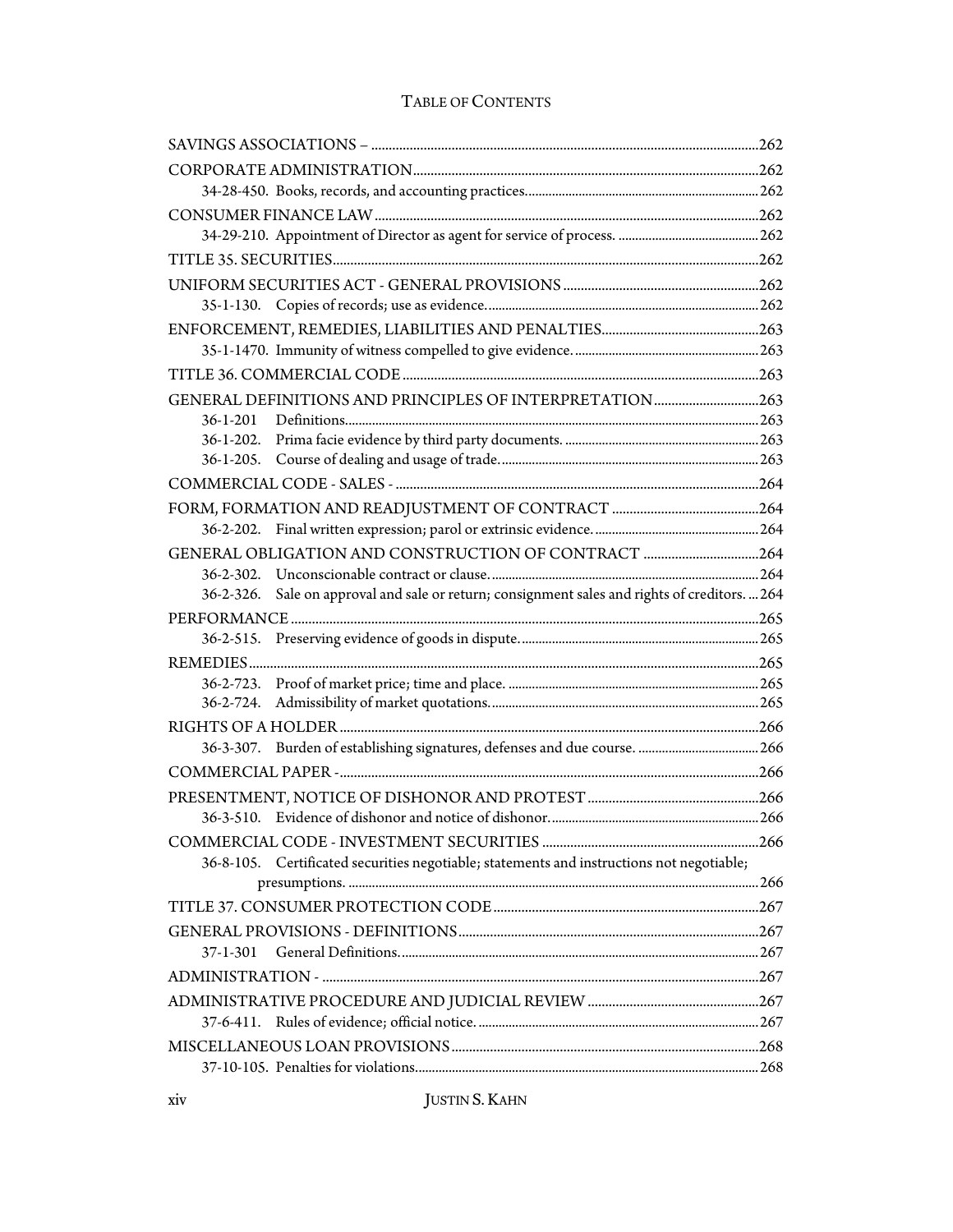| INSURANCE COMMISSION AND THE DEPARTMENT OF INSURANCE268                                       |  |
|-----------------------------------------------------------------------------------------------|--|
| $38 - 3 - 220$ .                                                                              |  |
| Commissioner's certificate as evidence of authority to do business.  268<br>38-3-230.         |  |
|                                                                                               |  |
|                                                                                               |  |
|                                                                                               |  |
|                                                                                               |  |
|                                                                                               |  |
|                                                                                               |  |
|                                                                                               |  |
|                                                                                               |  |
|                                                                                               |  |
|                                                                                               |  |
|                                                                                               |  |
|                                                                                               |  |
| 38-77-120. Requirements for notice of cancellation of or refusal to renew policy.  270        |  |
|                                                                                               |  |
| 38-77-160. Additional uninsured motorist coverage; underinsured motorist coverage.  271       |  |
|                                                                                               |  |
|                                                                                               |  |
| INVESTIGATIONS AND DISCOVERY IN AID OF ANTITRUST LAWS OR OTHER                                |  |
|                                                                                               |  |
| 39-3-350.                                                                                     |  |
|                                                                                               |  |
|                                                                                               |  |
|                                                                                               |  |
|                                                                                               |  |
| 39-15-140. Issuance and contents of certificate of registration; admissibility of certificate |  |
|                                                                                               |  |
|                                                                                               |  |
| 39-15-430. Issuance of certificate; fees; admissibility of certificate as evidence.  272      |  |
| 39-15-470. Purchase or receipt of containers marked or branded from other than                |  |
|                                                                                               |  |
|                                                                                               |  |
|                                                                                               |  |
|                                                                                               |  |
|                                                                                               |  |
| 39-33-1530. Possession of milk can without consent shall be presumptive evidence of           |  |
|                                                                                               |  |
|                                                                                               |  |

SC EVIDENCE HANDBOOK ANNOTATED 14<sup>TH</sup> xv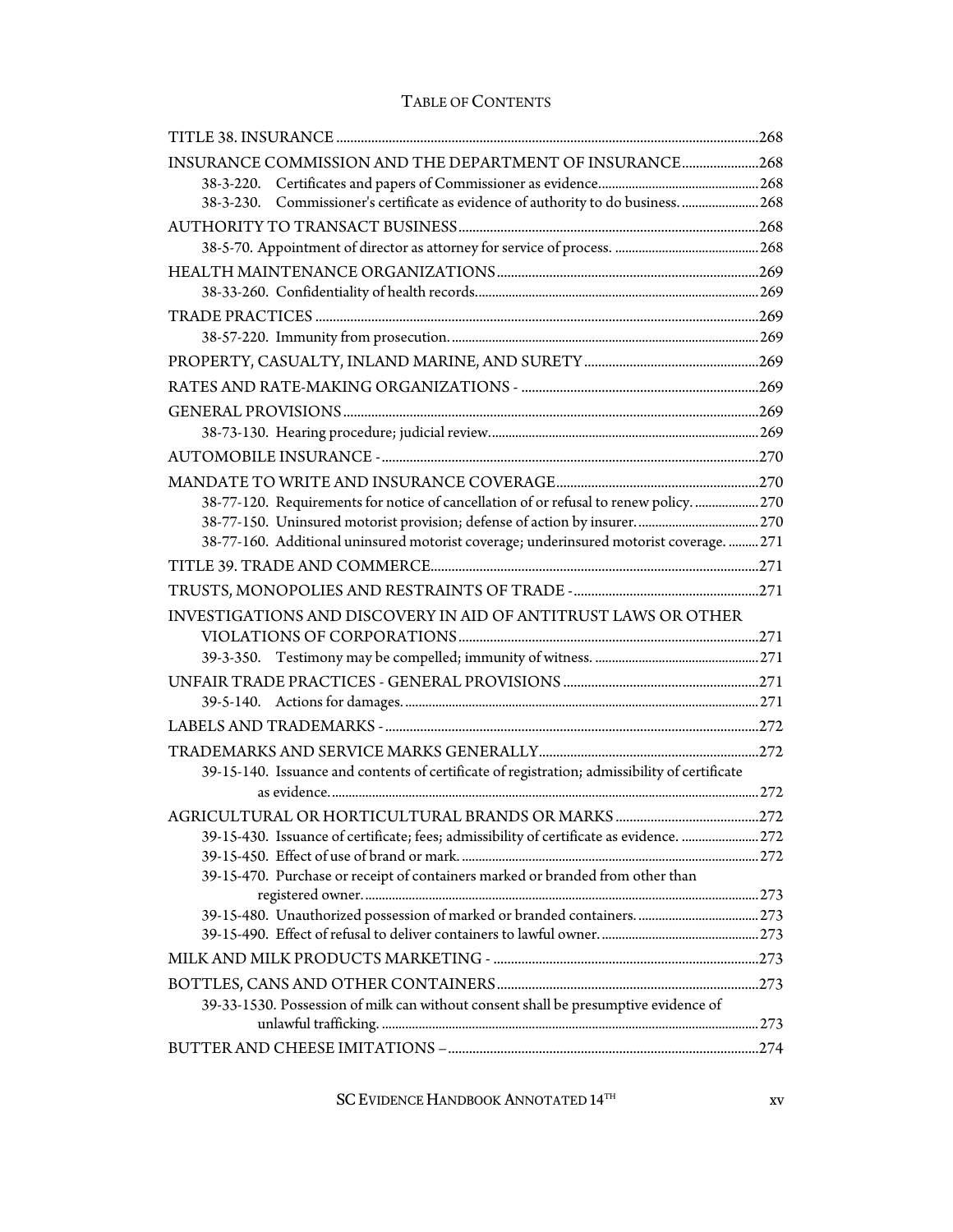| 39-35-80. Penalties; certificate of analysis shall be prima facie evidence.  274                                                                                     |  |
|----------------------------------------------------------------------------------------------------------------------------------------------------------------------|--|
|                                                                                                                                                                      |  |
| 39-49-60. Unauthorized retention of marked battery of another; demand for possession274                                                                              |  |
|                                                                                                                                                                      |  |
| 39-51-110. Commissioner may require disclosure of formula of antifreeze 274                                                                                          |  |
|                                                                                                                                                                      |  |
|                                                                                                                                                                      |  |
| 40-15-180. Complaint to Board against dentist, dental hygienist or dental technician;<br>investigation; accusation; notice; hearing; confidentiality of proceedings; |  |
|                                                                                                                                                                      |  |
| 40-15-320. Possession of prosthetic or orthodontic model, impression or appliance                                                                                    |  |
|                                                                                                                                                                      |  |
|                                                                                                                                                                      |  |
|                                                                                                                                                                      |  |
|                                                                                                                                                                      |  |
|                                                                                                                                                                      |  |
|                                                                                                                                                                      |  |
| 40-37-210. Complaints to Board against licensed optometrists; accusation; notice;                                                                                    |  |
| hearing; confidentiality of proceedings; privileged communications 277                                                                                               |  |
|                                                                                                                                                                      |  |
|                                                                                                                                                                      |  |
|                                                                                                                                                                      |  |
|                                                                                                                                                                      |  |
|                                                                                                                                                                      |  |
|                                                                                                                                                                      |  |
| 40-55-130. Complaint to Board against licensed psychologist; investigation; accusation;                                                                              |  |
| notice; hearing; confidentiality of proceedings; privileged communications 278                                                                                       |  |
|                                                                                                                                                                      |  |
| 40-61-80. Complaints and proceedings against registered environmental sanitarians 278                                                                                |  |
|                                                                                                                                                                      |  |
| 40-63-100. Complaint, investigation, and accusation against licensed social worker 279                                                                               |  |
|                                                                                                                                                                      |  |
|                                                                                                                                                                      |  |
| 40-71-20. Confidentiality of certain proceedings, records and information.  280                                                                                      |  |
|                                                                                                                                                                      |  |
| PROFESSIONAL COUNSELORS, ASSOCIATE COUNSELORS, AND MARITAL                                                                                                           |  |
| 40-75-160. Complaints; investigation; procedural rights of licensee; privileged nature of                                                                            |  |
|                                                                                                                                                                      |  |
|                                                                                                                                                                      |  |
|                                                                                                                                                                      |  |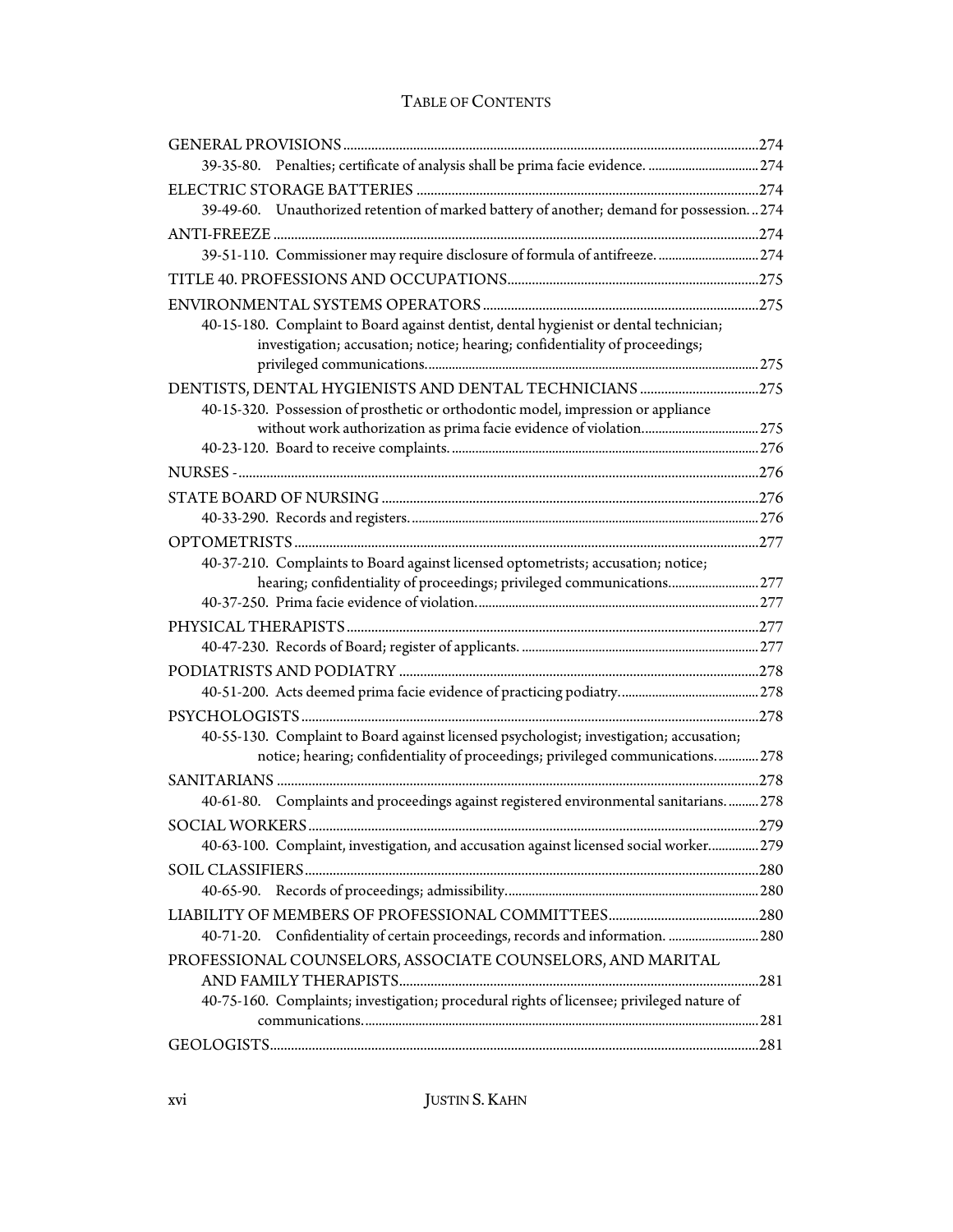| 40-77-120. Record of board proceedings; register of applications for registration;                                                                                                              |  |
|-------------------------------------------------------------------------------------------------------------------------------------------------------------------------------------------------|--|
|                                                                                                                                                                                                 |  |
| 40-77-270. Issuance of certificate of registration as evidence of entitlement to rights and                                                                                                     |  |
|                                                                                                                                                                                                 |  |
|                                                                                                                                                                                                 |  |
|                                                                                                                                                                                                 |  |
|                                                                                                                                                                                                 |  |
|                                                                                                                                                                                                 |  |
|                                                                                                                                                                                                 |  |
|                                                                                                                                                                                                 |  |
|                                                                                                                                                                                                 |  |
|                                                                                                                                                                                                 |  |
|                                                                                                                                                                                                 |  |
|                                                                                                                                                                                                 |  |
|                                                                                                                                                                                                 |  |
|                                                                                                                                                                                                 |  |
| 42-1-340. Effective date of and manner of giving notice of non-acceptance or waiver 283                                                                                                         |  |
| 42-1-560. Right to compensation not affected by liability of third party; rights and                                                                                                            |  |
|                                                                                                                                                                                                 |  |
| 42-1-570. Amount of compensation shall not be admissible in suits against third parties 284<br>Situation in which provisions of Title shall not be admissible in trial.  284<br>$42 - 1 - 630.$ |  |
|                                                                                                                                                                                                 |  |
| 42-3-195. Commission to provide information and statistics; uses to which same may be                                                                                                           |  |
|                                                                                                                                                                                                 |  |
| $42 - 3 - 210.$                                                                                                                                                                                 |  |
|                                                                                                                                                                                                 |  |
| 42-11-30. Presumption that heart or respiratory diseases occurring in fire fighters arose                                                                                                       |  |
|                                                                                                                                                                                                 |  |
|                                                                                                                                                                                                 |  |
|                                                                                                                                                                                                 |  |
|                                                                                                                                                                                                 |  |
|                                                                                                                                                                                                 |  |
|                                                                                                                                                                                                 |  |
|                                                                                                                                                                                                 |  |
|                                                                                                                                                                                                 |  |
|                                                                                                                                                                                                 |  |
|                                                                                                                                                                                                 |  |
|                                                                                                                                                                                                 |  |
|                                                                                                                                                                                                 |  |
|                                                                                                                                                                                                 |  |
| TITLE 45. HOTELS, MOTELS, RESTAURANTS AND BOARDINGHOUSES 286                                                                                                                                    |  |
|                                                                                                                                                                                                 |  |
|                                                                                                                                                                                                 |  |

SC EVIDENCE HANDBOOK ANNOTATED  $14^{TH}$  xvii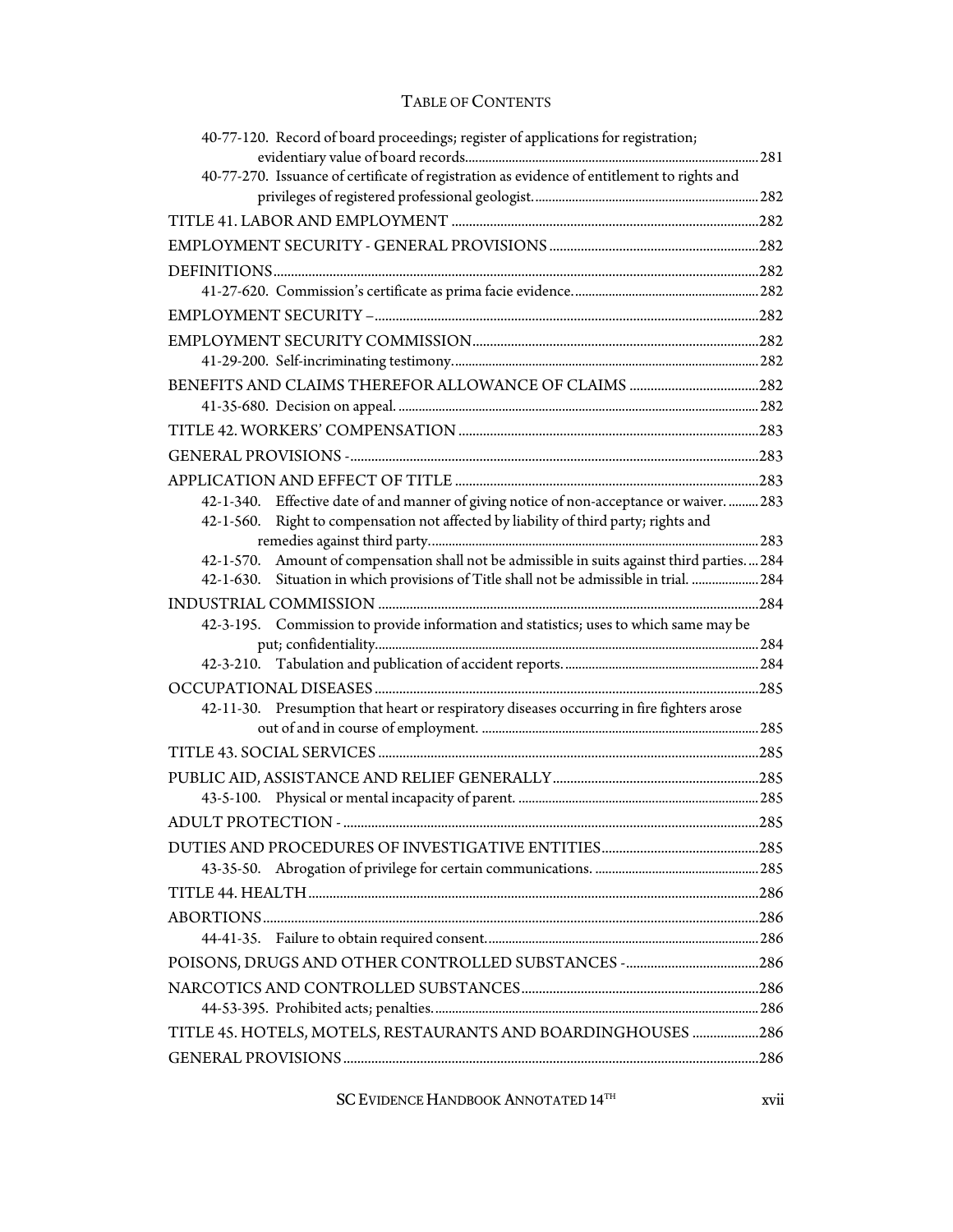| 45-1-50. Defrauding keeper of hotel, motel, inn, boardinghouse, rooming house, cafe or    |  |
|-------------------------------------------------------------------------------------------|--|
|                                                                                           |  |
| ACCOMMODATIONS - COMPLAINTS; HEARINGS, PERMIT OR LICENSE                                  |  |
|                                                                                           |  |
| 45-9-60. State Human Affairs Commission may establish rules of procedure for hearings;    |  |
| subpoenas; rights of persons charged; rules of evidence; scope of hearing;                |  |
|                                                                                           |  |
|                                                                                           |  |
|                                                                                           |  |
|                                                                                           |  |
|                                                                                           |  |
|                                                                                           |  |
|                                                                                           |  |
|                                                                                           |  |
|                                                                                           |  |
|                                                                                           |  |
|                                                                                           |  |
| 47-9-290. Certificate as evidence of ownership of livestock; foreign certificates.  289   |  |
| TITLE 48. ENVIRONMENTAL PROTECTION AND CONSERVATION 289                                   |  |
|                                                                                           |  |
|                                                                                           |  |
| 48-9-650. Certificate conclusive as to establishment of district; admissibility of        |  |
|                                                                                           |  |
|                                                                                           |  |
|                                                                                           |  |
|                                                                                           |  |
| ASSESSMENT AND COLLECTION OF TAX FOR CONSTRUCTION COSTS;                                  |  |
|                                                                                           |  |
|                                                                                           |  |
|                                                                                           |  |
| 49-27-70. Filing and distribution of ordinances or joint resolutions; effective date;     |  |
| 49-27-80. Authority to make regulations; penalties for violations; effective date; notice |  |
| and filing requirements; publication and filing requirements not prerequisite to          |  |
|                                                                                           |  |
|                                                                                           |  |
|                                                                                           |  |
|                                                                                           |  |
|                                                                                           |  |
|                                                                                           |  |
| <b>JUSTIN S. KAHN</b><br>xviii                                                            |  |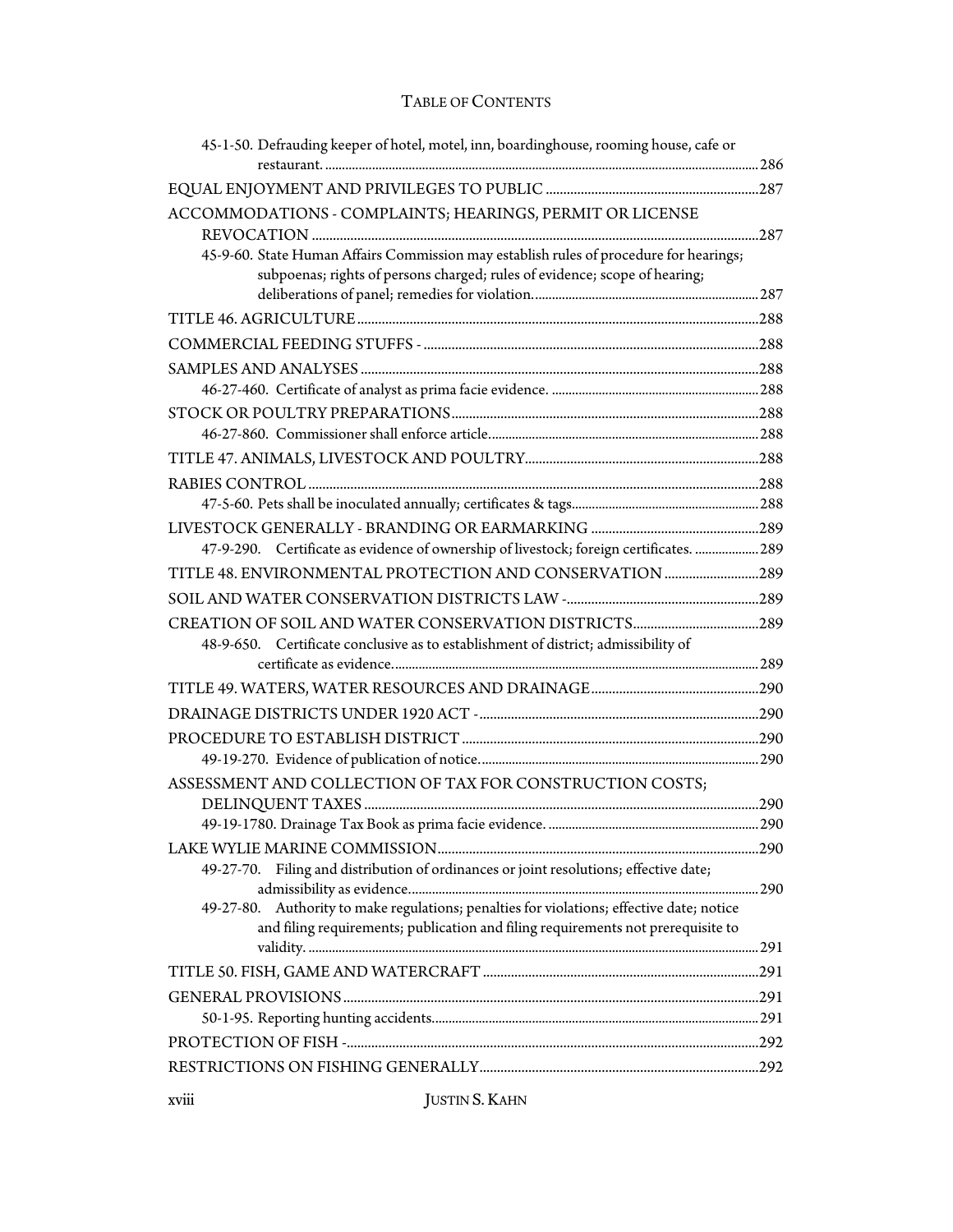| 50-13-80. Conduct which is prima facie evidence of violating season closed on              |  |
|--------------------------------------------------------------------------------------------|--|
|                                                                                            |  |
| POLLUTION AND POISONING OF WATERS; USE OF EXPLOSIVES 292                                   |  |
|                                                                                            |  |
|                                                                                            |  |
|                                                                                            |  |
| 50-17-422. Restrictions upon use of gill nets for taking American shad in state waters of  |  |
|                                                                                            |  |
|                                                                                            |  |
| 50-17-675. Certain conduct constitutes prima facie evidence of illegal trawling 293        |  |
|                                                                                            |  |
|                                                                                            |  |
| 50-21-130. Duties of vessel operator involved in collision, accident or other casualty;    |  |
| immunity of person rendering assistance; reports of accidents; State Casualty              |  |
|                                                                                            |  |
|                                                                                            |  |
| 50-21-710. Placing of aids to navigation and regulatory markers; certain conduct prima     |  |
|                                                                                            |  |
|                                                                                            |  |
|                                                                                            |  |
|                                                                                            |  |
|                                                                                            |  |
|                                                                                            |  |
| 54-9-50. Evidence of masters of vessels or other transient persons may be taken de bene    |  |
|                                                                                            |  |
| 54-11-50. Destroying, damaging or obstructing monuments or buildings of United             |  |
|                                                                                            |  |
|                                                                                            |  |
|                                                                                            |  |
| Operating or acting as flightcrew member of aircraft while under influence of<br>55-1-100. |  |
|                                                                                            |  |
|                                                                                            |  |
| 55-5-160. Use of testimony obtained during investigations; employees not required to       |  |
|                                                                                            |  |
|                                                                                            |  |
| 55-8-110. Records shall be inadmissible as evidence; disclosure of information.  296       |  |
|                                                                                            |  |
|                                                                                            |  |
|                                                                                            |  |
| 56-1-800.                                                                                  |  |
|                                                                                            |  |
|                                                                                            |  |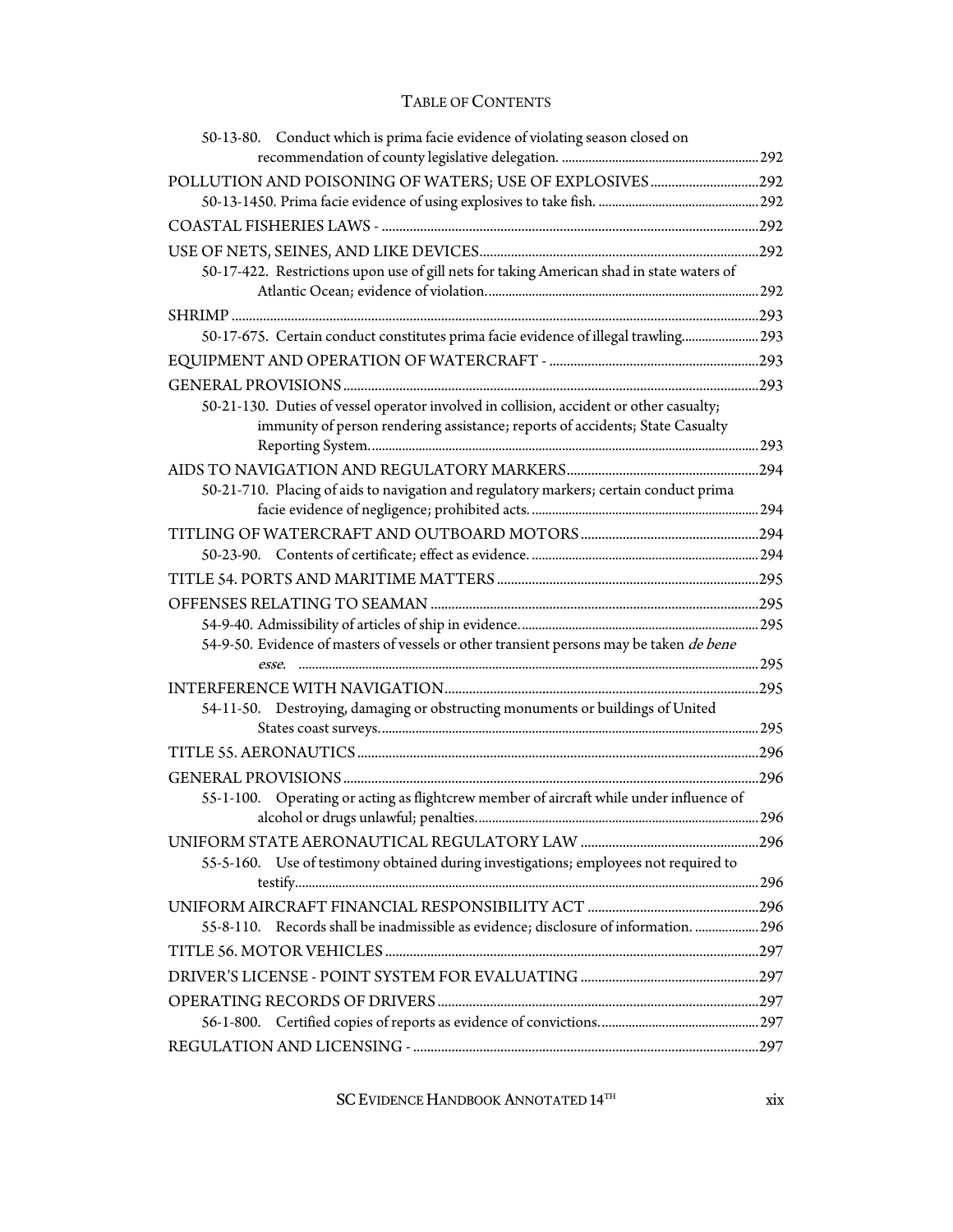| 56-3-2450. Certified copies of Department records; use thereof as evidence297                 |     |
|-----------------------------------------------------------------------------------------------|-----|
| 56-3-2460. Affidavit as to registration records of Department as evidence of ownership.  297  |     |
|                                                                                               |     |
|                                                                                               |     |
| 56-5-750. Failure to stop motor vehicle when signaled by law-enforcement vehicle.  297        |     |
|                                                                                               |     |
|                                                                                               |     |
|                                                                                               |     |
| 56-5-1260. Immediate report of accidents resulting in personal injury or death 298            |     |
| 56-5-1270. Operators, owners, and law enforcement officers shall make written reports of      |     |
|                                                                                               |     |
| 56-5-1280. In case driver shall be unable to report, other occupant or owner shall report 299 |     |
|                                                                                               |     |
| 56-5-1340. Accident reports shall be without prejudice and confidential; use; permissible     |     |
|                                                                                               |     |
|                                                                                               |     |
|                                                                                               |     |
|                                                                                               |     |
|                                                                                               |     |
|                                                                                               |     |
| 56-5-2773. Violation of Section 56-5-2770; digital images admissible in evidence.  301        |     |
| RECKLESS HOMICIDE; RECKLESS DRIVING; DRIVING WHILE UNDER THE                                  |     |
| INFLUENCE OF INTOXICATING LIQUOR, DRUGS OR NARCOTICS301                                       |     |
| 56-5-2950. Implied consent to chemical tests of breath, blood, and urine to determine         |     |
| presence of alcohol or drugs of operator of motor vehicle; procedures; penalties.  301        |     |
|                                                                                               |     |
| 56-5-2980. Copies of reports as prima facie evidence of certain matters; effect of            |     |
|                                                                                               |     |
| 56-5-3220. Effect of failure of incapacitated person to carry walking stick or cane, or to be |     |
|                                                                                               |     |
| ENFORCEMENT: TRAFFIC VIOLATIONS PROCEDURE.                                                    | 302 |
|                                                                                               |     |
|                                                                                               |     |
|                                                                                               |     |
| 56-5-6450. Custodial arrest not authorized; penalties for violation of article; waiver 302    |     |
|                                                                                               |     |
|                                                                                               |     |
| 56-5-6540. Penalties; Enforcement; violation not negligence; violation inadmissible in        |     |
|                                                                                               |     |
|                                                                                               |     |
|                                                                                               |     |
|                                                                                               |     |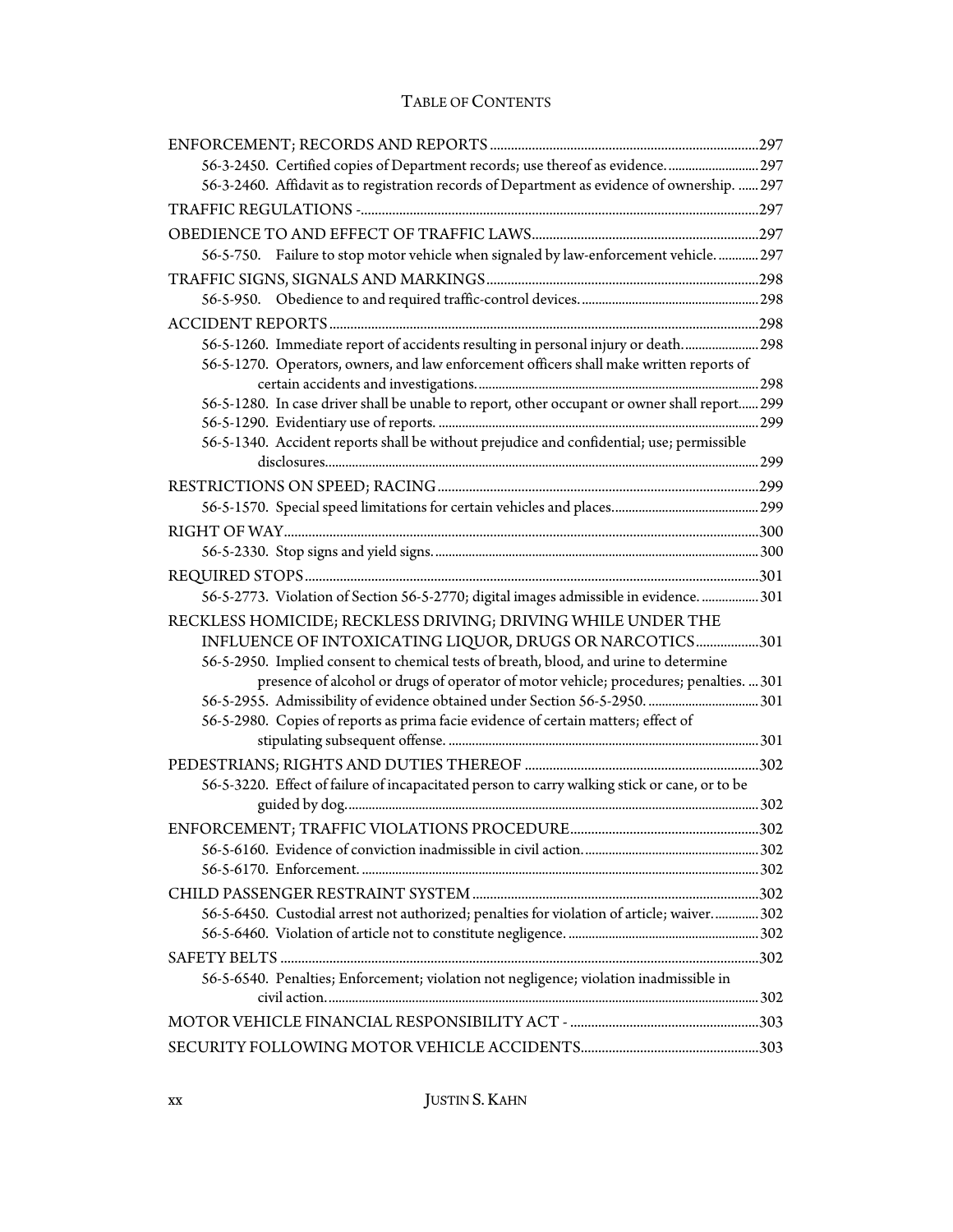| 56-9-350. Verification of insurance coverage form to be issued following certain            |      |
|---------------------------------------------------------------------------------------------|------|
| accidents; effect of failure to return form; uninvestigated accidents 303                   |      |
| 56-9-362. Actions or findings of Department and security as not constituting evidence       |      |
|                                                                                             |      |
| REGULATION OF MANUFACTURERS, DISTRIBUTORS AND DEALERS303                                    |      |
|                                                                                             |      |
| REGULATION OF MOTORCYCLE MANUFACTURERS, DISTRIBUTORS,                                       |      |
|                                                                                             |      |
|                                                                                             |      |
| 56-16-200. Civil actions; damages; effect of judgments as prima facie evidence 304          |      |
| PROTECTION OF TITLES TO AND INTERESTS IN MOTOR VEHICLES -                                   |      |
|                                                                                             |      |
|                                                                                             |      |
|                                                                                             |      |
|                                                                                             |      |
|                                                                                             |      |
|                                                                                             |      |
|                                                                                             |      |
| 58-5-1010. Records and reports of gas utilities; inspections and investigations by          |      |
|                                                                                             |      |
|                                                                                             |      |
| TELEPHONE COMPANIES - COMMISSION HEARINGS, INVESTIGATIONS AND                               |      |
|                                                                                             |      |
| 58-9-1050. Self-incrimination shall not be invoked; immunity from prosecution306            |      |
|                                                                                             |      |
|                                                                                             |      |
|                                                                                             |      |
|                                                                                             |      |
|                                                                                             |      |
| INCORPORATION AND OPERATION BY PURCHASER OF RAILROAD 307                                    |      |
|                                                                                             |      |
|                                                                                             | .307 |
|                                                                                             |      |
| 58-17-1990. Discriminating rates shall be prima facie evidence of unjust discrimination 307 |      |
|                                                                                             |      |
| 58-17-4010. Testimony may be compelled; immunity from prosecution; production of            |      |
|                                                                                             |      |
| ELECTRIC UTILITIES AND ELECTRIC COOPERATIVES-COMMISSION                                     |      |
|                                                                                             |      |
| 58-27-2060. Self-incrimination shall not excuse testimony; immunity from prosecution.  308  |      |
|                                                                                             |      |
|                                                                                             |      |
|                                                                                             |      |
| SC EVIDENCE HANDBOOK ANNOTATED 14TH                                                         | XX1  |
|                                                                                             |      |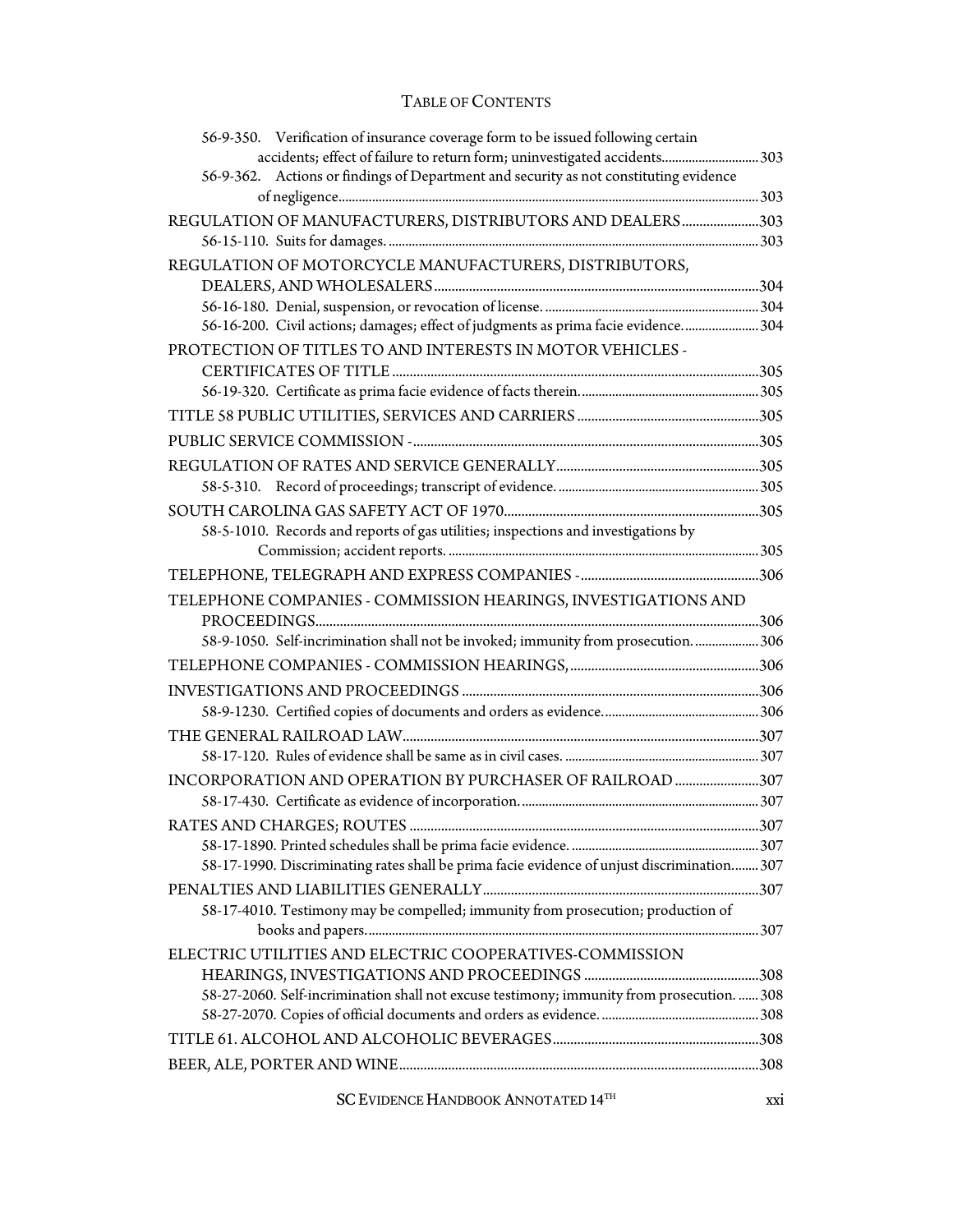| 61-13-300. Manufacture, transfer or possession of distillery or integral part thereof is            |  |
|-----------------------------------------------------------------------------------------------------|--|
|                                                                                                     |  |
| 61-13-470. Certificates of general sessions courts convictions; use as evidence; copies to          |  |
| 61-13-820. Debts contracted for transporting or selling illicit liquors are void 309                |  |
|                                                                                                     |  |
|                                                                                                     |  |
|                                                                                                     |  |
|                                                                                                     |  |
|                                                                                                     |  |
| 62-2-803. Effect of homicide on intestate succession, wills, joint assets, life insurance,          |  |
|                                                                                                     |  |
|                                                                                                     |  |
|                                                                                                     |  |
| 62-3-405. Formal testacy proceedings; uncontested cases; hearings and proof311                      |  |
| Formal testacy proceedings; contested cases; testimony of attesting witnesses311<br>$62 - 3 - 406.$ |  |
|                                                                                                     |  |
| $62 - 3 - 709.$                                                                                     |  |
|                                                                                                     |  |
|                                                                                                     |  |
|                                                                                                     |  |
|                                                                                                     |  |
|                                                                                                     |  |
| 62-5-606. Facts which constitute prima facie evidence of need for guardian of a minor               |  |
| 62-5-607. Facts which constitute prima facie evidence of need for guardian of a mentally            |  |
|                                                                                                     |  |
|                                                                                                     |  |
|                                                                                                     |  |
|                                                                                                     |  |
|                                                                                                     |  |
|                                                                                                     |  |
|                                                                                                     |  |
|                                                                                                     |  |
|                                                                                                     |  |
| ARTICLE 19. DEPARTMENT OF CHILD FATALITIES STATE CHILD FATALITY                                     |  |
|                                                                                                     |  |
|                                                                                                     |  |
|                                                                                                     |  |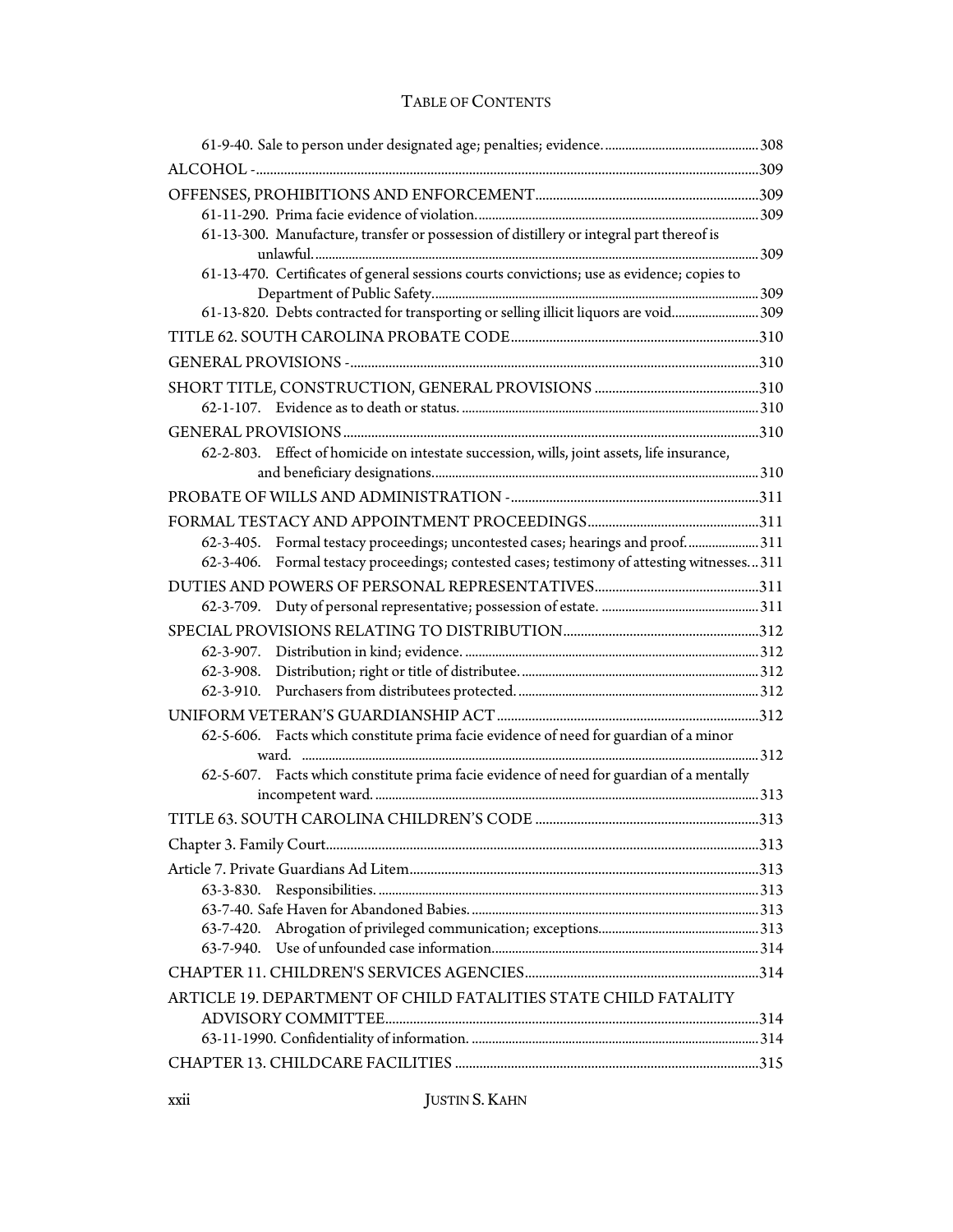| ARTICLE 3. PRIVATE CHILDCARE CENTERS AND GROUP CHILDCARE HOMES315 |       |
|-------------------------------------------------------------------|-------|
|                                                                   |       |
|                                                                   |       |
|                                                                   |       |
|                                                                   |       |
|                                                                   |       |
| ARTICLE 3. UNIFORM CHILD CUSTODY JURISDICTION AND ENFORCEMENT     |       |
|                                                                   |       |
|                                                                   |       |
|                                                                   |       |
|                                                                   |       |
|                                                                   |       |
|                                                                   |       |
|                                                                   |       |
|                                                                   |       |
|                                                                   |       |
|                                                                   |       |
| ARTICLE 5. ADMINISTRATIVE PROCESS FOR ESTABLISHING AND            |       |
|                                                                   |       |
|                                                                   |       |
|                                                                   |       |
| ARTICLE 5. ADMINISTRATIVE PROCESS FOR ESTABLISHING AND            |       |
|                                                                   |       |
|                                                                   |       |
|                                                                   |       |
| ARTICLE 11. INCOME WITHHOLDING TO ENFORCE CHILD SUPPORT 319       |       |
|                                                                   |       |
|                                                                   |       |
|                                                                   |       |
|                                                                   |       |
|                                                                   |       |
|                                                                   |       |
|                                                                   |       |
|                                                                   |       |
|                                                                   |       |
|                                                                   |       |
|                                                                   |       |
|                                                                   |       |
|                                                                   |       |
|                                                                   |       |
|                                                                   |       |
| SC EVIDENCE HANDBOOK ANNOTATED 14TH                               | xxiii |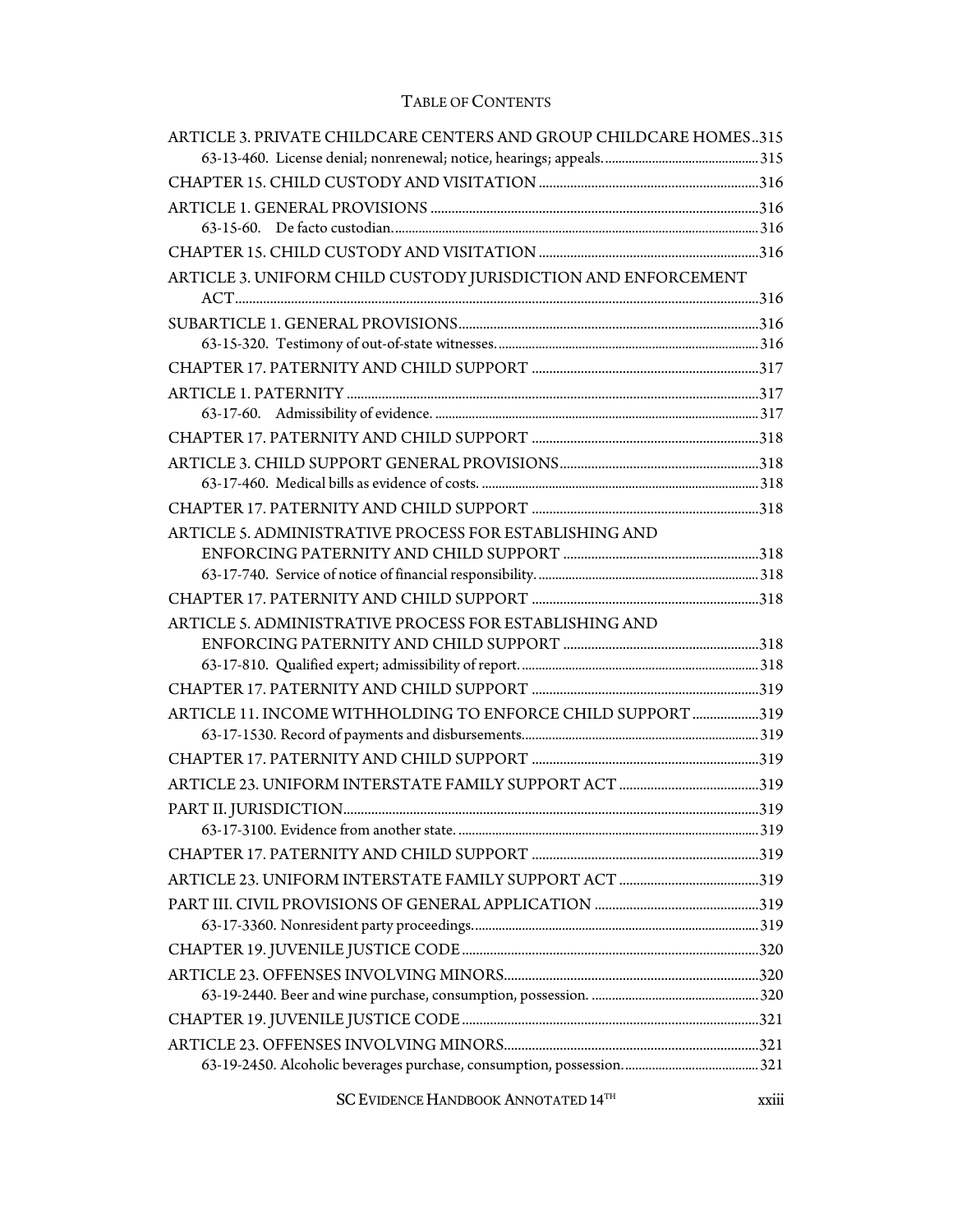| Rule 105. Limiting Evidence That Is Not Admissible Against Other Parties or for Other |  |
|---------------------------------------------------------------------------------------|--|
|                                                                                       |  |
|                                                                                       |  |
|                                                                                       |  |
|                                                                                       |  |
|                                                                                       |  |
|                                                                                       |  |
|                                                                                       |  |
|                                                                                       |  |
|                                                                                       |  |
|                                                                                       |  |
|                                                                                       |  |
|                                                                                       |  |
|                                                                                       |  |
|                                                                                       |  |
|                                                                                       |  |
|                                                                                       |  |
|                                                                                       |  |
| Rule 403. Excluding Relevant Evidence for Prejudice, Confusion, Waste of Time, or     |  |
|                                                                                       |  |
|                                                                                       |  |
|                                                                                       |  |
|                                                                                       |  |
|                                                                                       |  |
|                                                                                       |  |
|                                                                                       |  |
|                                                                                       |  |
|                                                                                       |  |
|                                                                                       |  |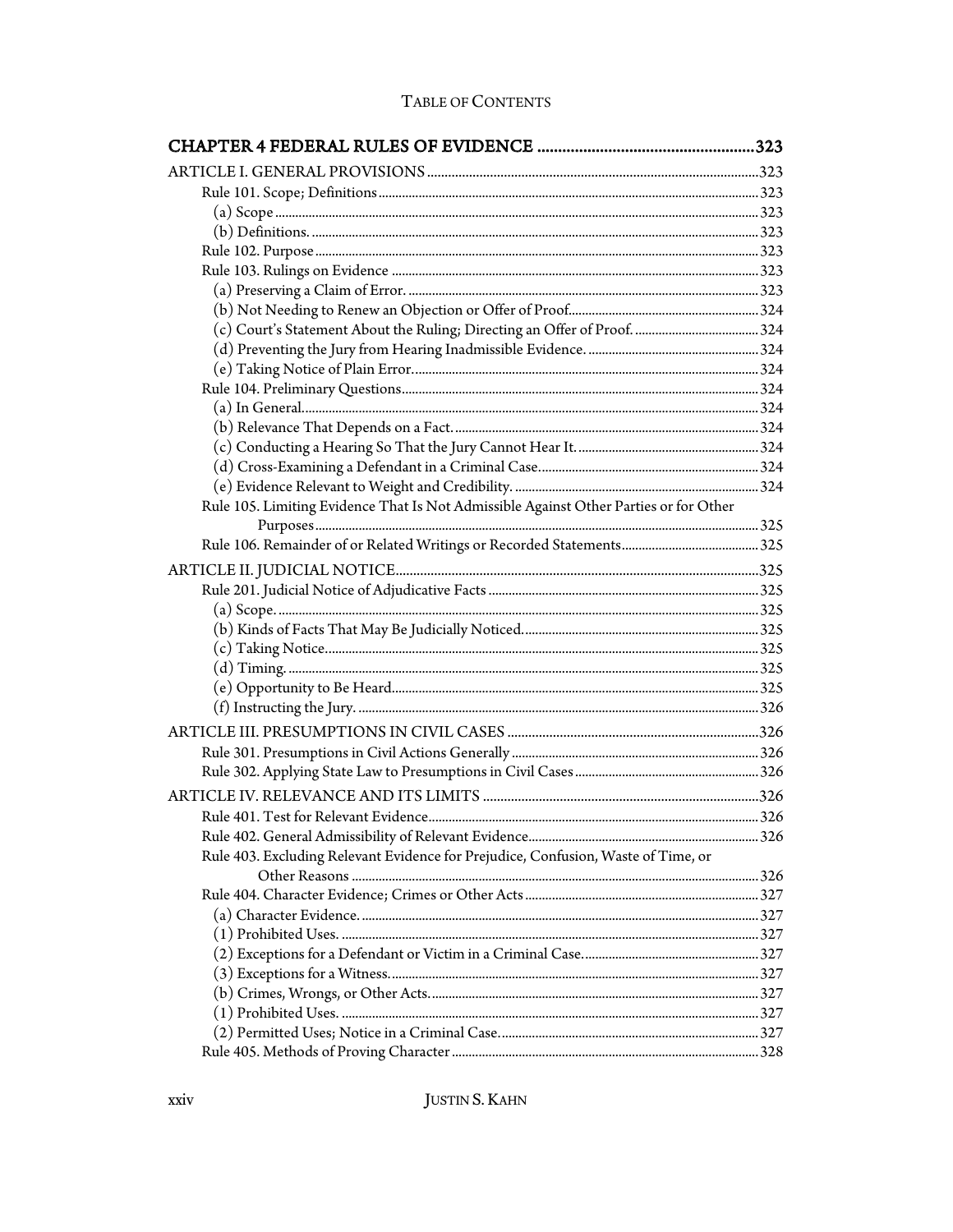| Rule 412. Sex-Offense Cases: The Victim's Sexual Behavior or Predisposition  330         |            |
|------------------------------------------------------------------------------------------|------------|
|                                                                                          |            |
|                                                                                          |            |
|                                                                                          |            |
|                                                                                          |            |
|                                                                                          |            |
|                                                                                          |            |
|                                                                                          |            |
|                                                                                          |            |
|                                                                                          |            |
|                                                                                          |            |
|                                                                                          |            |
|                                                                                          |            |
|                                                                                          |            |
|                                                                                          |            |
|                                                                                          |            |
|                                                                                          |            |
|                                                                                          |            |
|                                                                                          |            |
| Rule 415. Similar Acts in Civil Cases Involving Sexual Assault or Child Molestation 333  |            |
|                                                                                          |            |
|                                                                                          |            |
|                                                                                          |            |
|                                                                                          | .333       |
|                                                                                          |            |
| Rule 502. Attorney-Client Privilege and Work Product; Limitations on Waiver  333         |            |
| (a) Disclosure Made in a Federal Proceeding or to a Federal Office or Agency; Scope of a |            |
|                                                                                          |            |
|                                                                                          |            |
|                                                                                          |            |
|                                                                                          |            |
|                                                                                          |            |
|                                                                                          |            |
|                                                                                          |            |
|                                                                                          |            |
|                                                                                          |            |
|                                                                                          |            |
| SC EVIDENCE HANDBOOK ANNOTATED 14TH                                                      | <b>XXV</b> |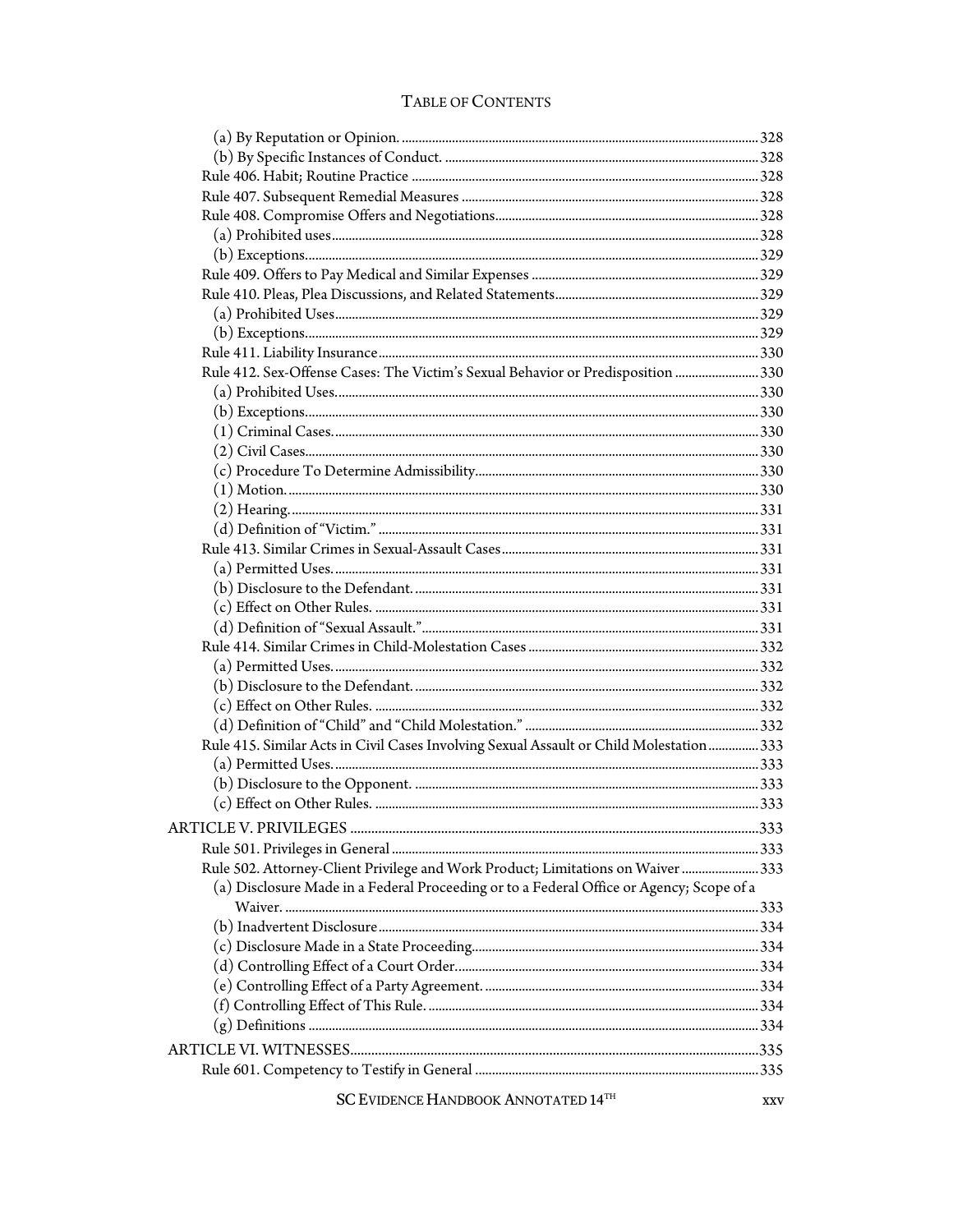| Rule 611. Mode and Order of Examining Witnesses and Presenting Evidence 338 |  |
|-----------------------------------------------------------------------------|--|
|                                                                             |  |
|                                                                             |  |
|                                                                             |  |
|                                                                             |  |
|                                                                             |  |
|                                                                             |  |
|                                                                             |  |
|                                                                             |  |
|                                                                             |  |
|                                                                             |  |
|                                                                             |  |
|                                                                             |  |
|                                                                             |  |
|                                                                             |  |
|                                                                             |  |
|                                                                             |  |
|                                                                             |  |
|                                                                             |  |
|                                                                             |  |
|                                                                             |  |
|                                                                             |  |
|                                                                             |  |
|                                                                             |  |
|                                                                             |  |
|                                                                             |  |
|                                                                             |  |
|                                                                             |  |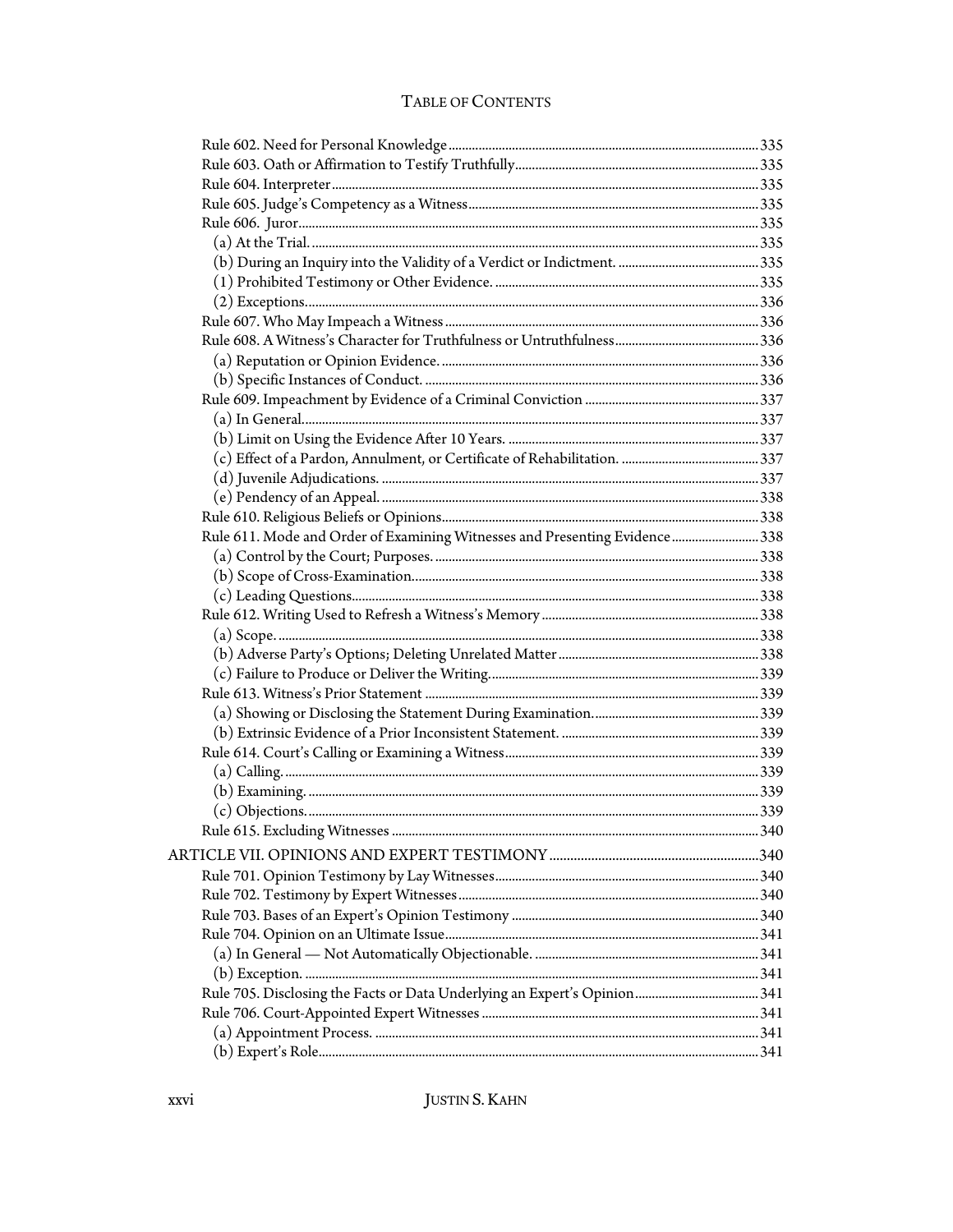| Rule 801. Definitions That Apply to This Article; Exclusions from Hearsay  342       |  |
|--------------------------------------------------------------------------------------|--|
|                                                                                      |  |
| Rule 803. Exceptions to the Rule Against Hearsay — Regardless of Whether the         |  |
|                                                                                      |  |
|                                                                                      |  |
|                                                                                      |  |
|                                                                                      |  |
|                                                                                      |  |
|                                                                                      |  |
|                                                                                      |  |
|                                                                                      |  |
|                                                                                      |  |
|                                                                                      |  |
|                                                                                      |  |
| (11) Records of Religious Organizations Concerning Personal or Family History.  346  |  |
|                                                                                      |  |
|                                                                                      |  |
|                                                                                      |  |
|                                                                                      |  |
|                                                                                      |  |
|                                                                                      |  |
|                                                                                      |  |
|                                                                                      |  |
|                                                                                      |  |
|                                                                                      |  |
|                                                                                      |  |
| (23) Judgments Involving Personal, Family, or General History, or a Boundary.  348   |  |
|                                                                                      |  |
| Rule 804. Exceptions to the Rule Against Hearsay — When the Declarant Is Unavailable |  |
|                                                                                      |  |
|                                                                                      |  |
|                                                                                      |  |
|                                                                                      |  |
|                                                                                      |  |
|                                                                                      |  |
|                                                                                      |  |
|                                                                                      |  |
| (6) Statement Offered Against a Party That Wrongfully Caused the Declarant's         |  |
|                                                                                      |  |
|                                                                                      |  |
|                                                                                      |  |
|                                                                                      |  |
|                                                                                      |  |
|                                                                                      |  |

SC EVIDENCE HANDBOOK ANNOTATED 14<sup>TH</sup> xxvii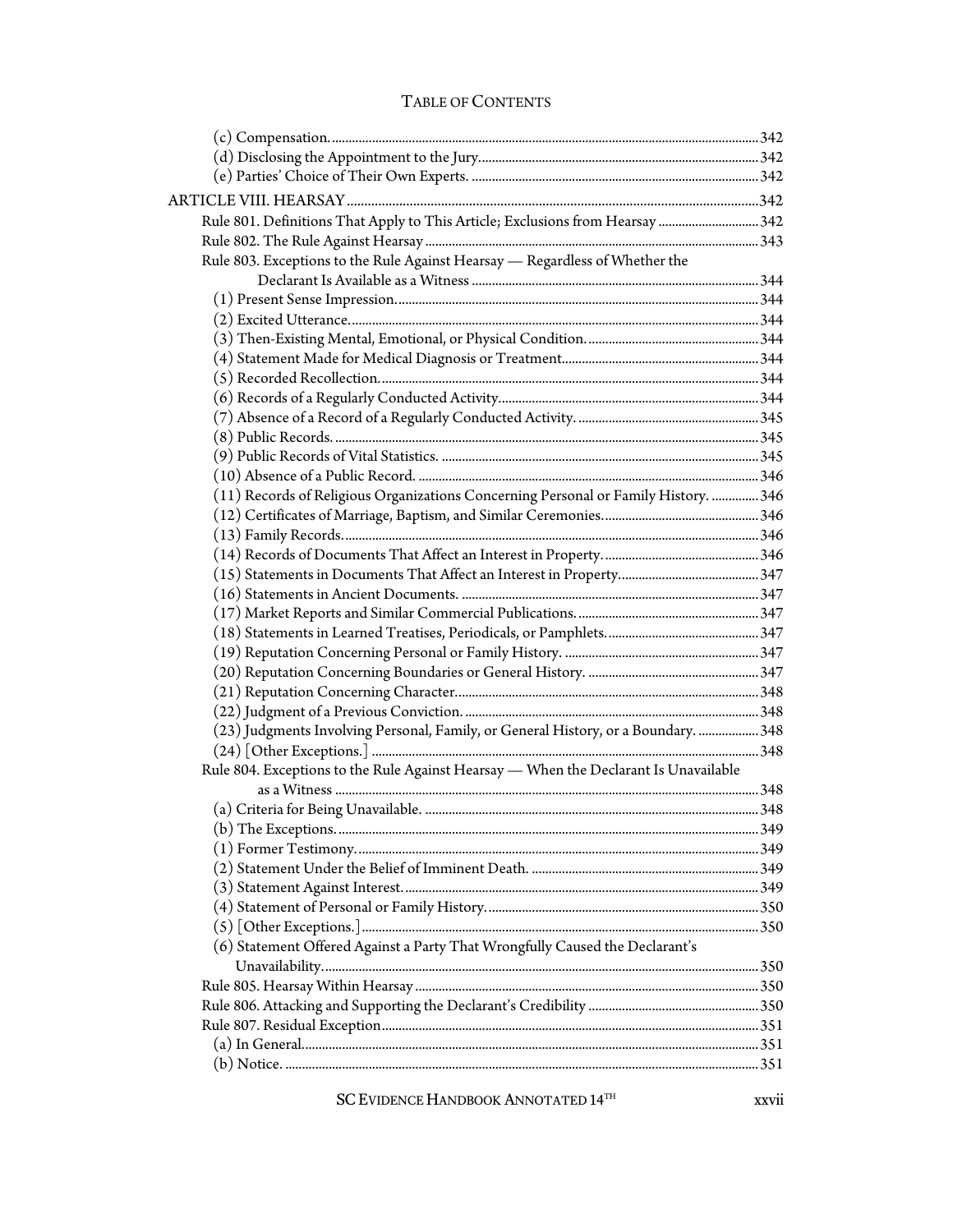| (2) Domestic Public Documents That Are Not Sealed but Are Signed and Certified.  353 |  |
|--------------------------------------------------------------------------------------|--|
|                                                                                      |  |
|                                                                                      |  |
|                                                                                      |  |
|                                                                                      |  |
|                                                                                      |  |
|                                                                                      |  |
|                                                                                      |  |
|                                                                                      |  |
|                                                                                      |  |
|                                                                                      |  |
|                                                                                      |  |
| (14) Certified Data Copied from an Electronic Device, Storage Medium, or File.  355  |  |
|                                                                                      |  |
| ARTICLE X. CONTENTS OF WRITINGS, RECORDINGS, AND PHOTOGRAPHS355                      |  |
|                                                                                      |  |
|                                                                                      |  |
|                                                                                      |  |
|                                                                                      |  |
|                                                                                      |  |
|                                                                                      |  |
|                                                                                      |  |
|                                                                                      |  |
|                                                                                      |  |
|                                                                                      |  |
|                                                                                      |  |
|                                                                                      |  |
|                                                                                      |  |
|                                                                                      |  |
|                                                                                      |  |
|                                                                                      |  |

xxviii JUSTIN S. KAHN